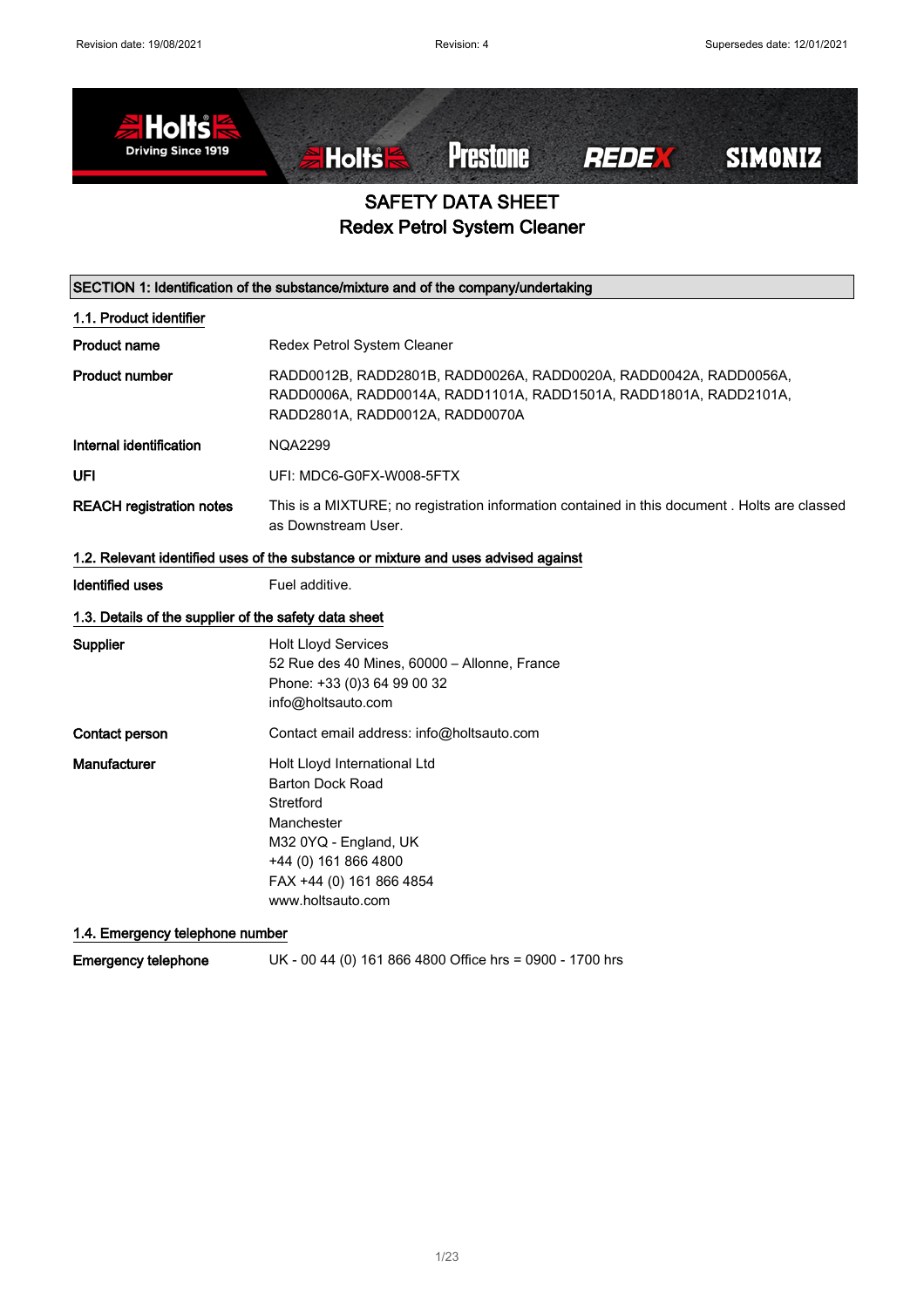|        | National emergency telephone +43 1 31304 5620; chemikalien@umweltbundesamt.at (Austria)                |
|--------|--------------------------------------------------------------------------------------------------------|
| number | +32022649636; info@poisoncentre.be (Belgium)                                                           |
|        | +359 2 9154 409; poison_centre@mail.orbitel.bg (Bulgaria)                                              |
|        | +38514686910; toksikologija@hzjz.hr (Croatia)                                                          |
|        | +35722405611; cy-chemregistry@dli.mlsi.gov.cy (Cyprus)                                                 |
|        | +420267082257; biocidy@mzcr.cz (Czech Republic)                                                        |
|        | +45 72 54 40 00; mst@mst.dk (Denmark)                                                                  |
|        | +372 794 3500; clp@terviseamet.ee, info@terviseamet.ee (Estonia)                                       |
|        | +358 5052 000; kirjaamo@tukes.fi (Finland)                                                             |
|        | + 33 3 83 85 21 92; bnpc@chru-nancy.fr (France)                                                        |
|        | +49-30-18412-0; bfr@bfr.bund.de (Germany)                                                              |
|        | +302106479250; +302106479450; devxp.gcsl@aade.gr, environment.gcsl@aade.gr (Greece)                    |
|        | +36 (1) 476 1135; clp.ca@nnk.gov.hu (Hungary)                                                          |
|        | +354 543 22 22; eitur@landspitali.is (Iceland)                                                         |
|        | +353 (1) 809 2166 / +353 (1) 809 2566; chemicalsinfo@beaumont.ie (Ireland)                             |
|        | +390649906140; inscweb@iss.it (Italy)                                                                  |
|        | +371 67032600; lvgmc@lvgmc.lv (Latvia)                                                                 |
|        | +370 70662008; aaa@aaa.am.lt (Lithuania)                                                               |
|        | +320 22649636; +352 24785551; info@poisoncentre.be; direction-sante@ms.etat.lu                         |
|        | (Luxembourg)                                                                                           |
|        | +356 2395 2000; info@mccaa.org.mt (Malta)                                                              |
|        | +31 88 75 585 61; productnotificatie@umcutrecht.nl (The Netherlands)                                   |
|        | +4573580500; produktregisteret@miljodir.no / +47 21 07 70 00; folkehelseinstituttet@fhi.no<br>(Norway) |
|        | +48 42 2538 400; biuro@chemikalia.gov.pl (Poland)                                                      |
|        | +351213303271; ciav.tox@inem.pt (Portugal)                                                             |
|        | +40213183606; infotox@insp.gov.ro (Romania)                                                            |
|        | +7 495 621 6885; +7 495 628 1687; rtiac@mail.ru; rtiac2003@yahoo.com (Russia)                          |
|        | +421 2 5465 2307; ntic@ntic.sk (Slovakia)                                                              |
|        | + 386 1 522 1293; gp.ukc@kclj.si (Slovenia)                                                            |
|        | +34 917689800; intcf.doc@justicia.es (Spain)                                                           |
|        | +46104566750; giftinformation@gic.se (Sweden)                                                          |
|        | +44 121 507 4123; allistervale@npis.org, sallybradberry@npis.org (UK)                                  |
|        |                                                                                                        |

### SECTION 2: Hazards identification

|  | 2.1. Classification of the substance or mixture |  |  |  |  |  |
|--|-------------------------------------------------|--|--|--|--|--|
|--|-------------------------------------------------|--|--|--|--|--|

| Classification (EC 1272/2008) |                                                                              |
|-------------------------------|------------------------------------------------------------------------------|
| <b>Physical hazards</b>       | Flam. Liq. 3 - H226                                                          |
| <b>Health hazards</b>         | STOT SE 3 - H336 Asp. Tox. 1 - H304                                          |
| <b>Environmental hazards</b>  | Aquatic Chronic 3 - H412                                                     |
| 2.2. Label elements           |                                                                              |
| <b>Hazard pictograms</b>      |                                                                              |
|                               |                                                                              |
| Signal word                   | Danger                                                                       |
| <b>Hazard statements</b>      | H226 Flammable liquid and vapour.<br>H336 May cause drowsiness or dizziness. |

H304 May be fatal if swallowed and enters airways. H412 Harmful to aquatic life with long lasting effects.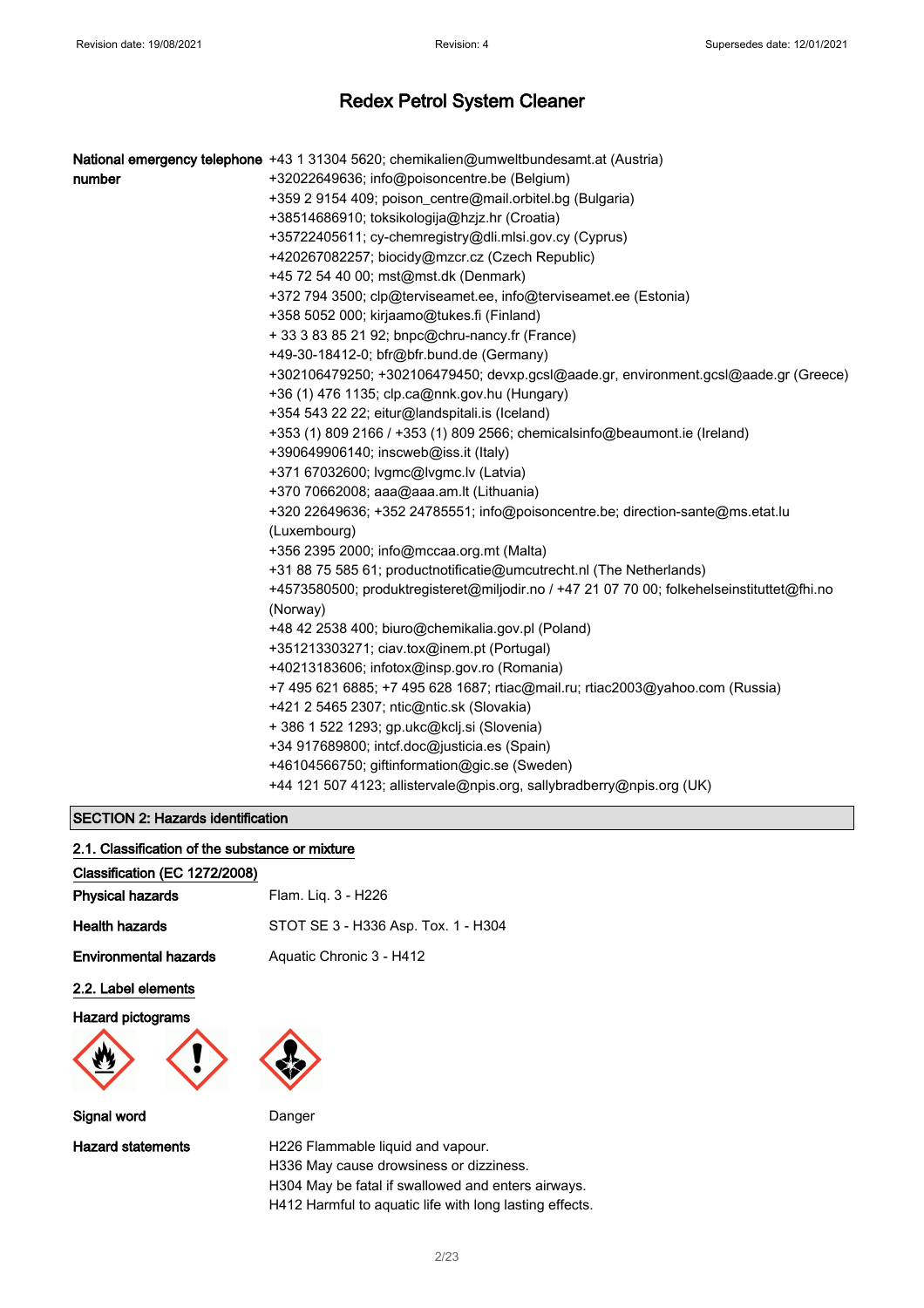| <b>Precautionary statements</b>           | P101 If medical advice is needed, have product container or label at hand.<br>P102 Keep out of reach of children.<br>P210 Keep away from heat, hot surfaces, sparks, open flames and other ignition sources. No<br>smoking.<br>P261 Avoid breathing vapour/ spray.<br>P271 Use only outdoors or in a well-ventilated area.<br>P273 Avoid release to the environment.<br>P501 Dispose of contents/ container in accordance with national regulations. |
|-------------------------------------------|------------------------------------------------------------------------------------------------------------------------------------------------------------------------------------------------------------------------------------------------------------------------------------------------------------------------------------------------------------------------------------------------------------------------------------------------------|
| Supplemental label<br>information         | EUH066 Repeated exposure may cause skin dryness or cracking.                                                                                                                                                                                                                                                                                                                                                                                         |
| UFI                                       | UFI: MDC6-G0FX-W008-5FTX                                                                                                                                                                                                                                                                                                                                                                                                                             |
| Contains                                  | Hydrocarbons, C9-C11, n-alkanes, isoalkanes, cyclics, <2% aromatics, Hydrocarbons, C11-<br>C14, n-alkanes, isoalkanes, cyclics, < 2% aromatics, Hydrocarbons, C10, aromatics, >1%<br>naphthalene                                                                                                                                                                                                                                                     |
| Supplementary precautionary<br>statements | P301+P310 IF SWALLOWED: Immediately call a POISON CENTER/ doctor.<br>P304+P340 IF INHALED: Remove person to fresh air and keep comfortable for breathing.<br>P331 Do NOT induce vomiting.<br>P370+P378 In case of fire: Use foam, carbon dioxide, dry powder or water fog to extinguish.<br>P403+P233 Store in a well-ventilated place. Keep container tightly closed.                                                                               |

### 2.3. Other hazards

This product does not contain any substances classified as PBT or vPvB.

| <b>SECTION 3: Composition/information on ingredients</b>                        |                      |                                                      |
|---------------------------------------------------------------------------------|----------------------|------------------------------------------------------|
| 3.2. Mixtures                                                                   |                      |                                                      |
| Hydrocarbons, C9-C11, n-alkanes, isoalkanes, cyclics, <2%<br>aromatics          |                      | 60-100%                                              |
| CAS number: 64742-48-9                                                          | EC number: 919-857-5 | REACH registration number: 01-<br>2119463258-33-XXXX |
| Classification<br>Flam. Liq. 3 - H226<br>STOT SE 3 - H336<br>Asp. Tox. 1 - H304 |                      |                                                      |
| Hydrocarbons, C11-C14, n-alkanes, isoalkanes, cyclics, <<br>2% aromatics        |                      | $1 - 5%$                                             |
| $CAS$ number: $-$                                                               | EC number: 926-141-6 | REACH registration number: 01-<br>2119456620-43-XXXX |
| Classification<br>Asp. Tox. 1 - H304                                            |                      |                                                      |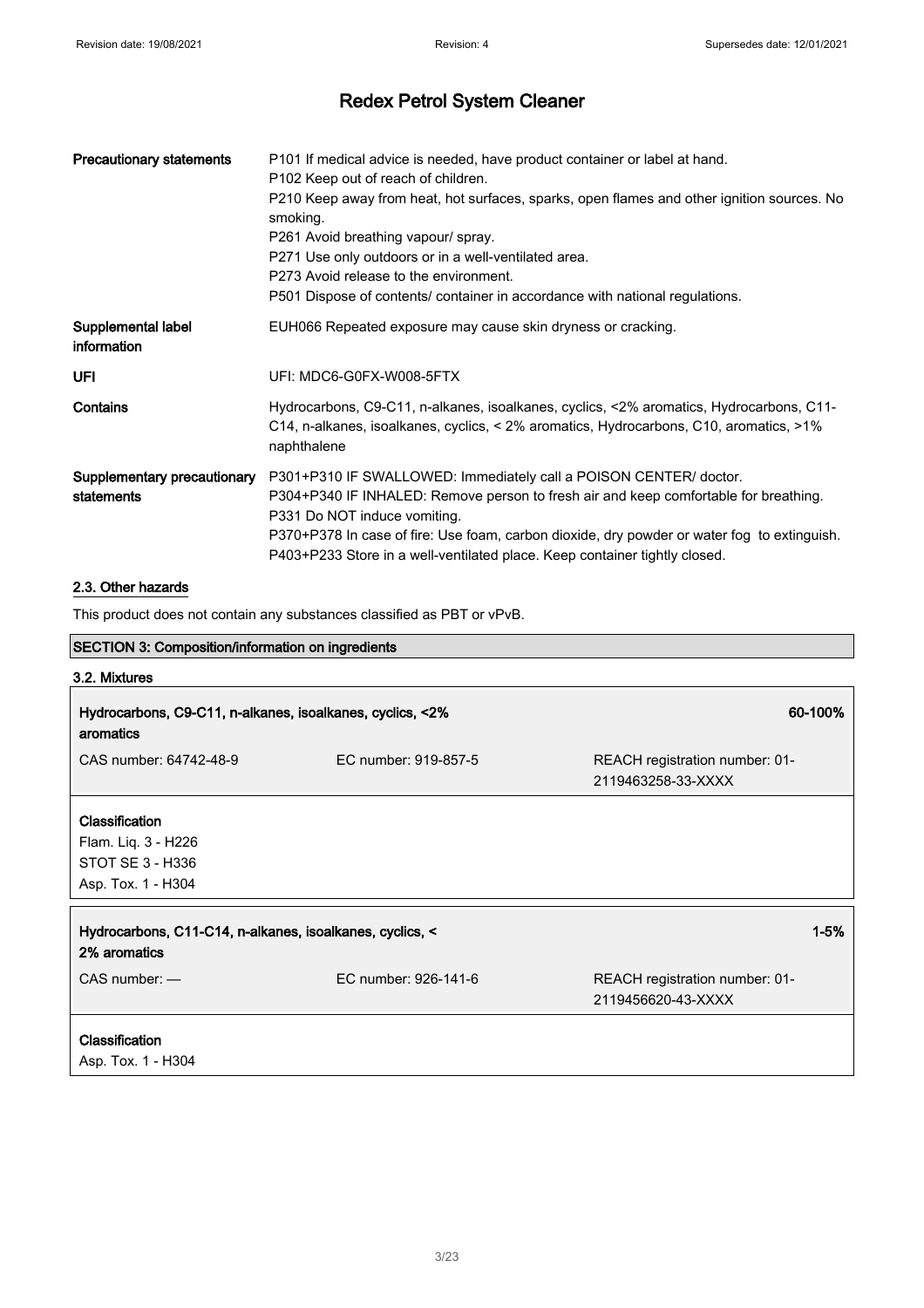| Hydrocarbons, C10, aromatics, >1% naphthalene                                                                 |                                                                     |                                                                                                                                                                                             | $1 - 5%$ |
|---------------------------------------------------------------------------------------------------------------|---------------------------------------------------------------------|---------------------------------------------------------------------------------------------------------------------------------------------------------------------------------------------|----------|
| CAS number: 1189173-42-9                                                                                      | EC number: 919-284-0                                                | REACH registration number: 01-<br>2119463588-24-XXXX                                                                                                                                        |          |
| Classification<br>STOT SE 3 - H336<br>Asp. Tox. 1 - H304<br>Aquatic Chronic 2 - H411                          |                                                                     |                                                                                                                                                                                             |          |
| <b>NAPHTHALENE</b>                                                                                            |                                                                     |                                                                                                                                                                                             | 1%       |
| CAS number: 91-20-3                                                                                           | EC number: 202-049-5                                                | REACH registration number: 01-<br>2119561346-37-XXXX                                                                                                                                        |          |
| M factor (Acute) = $1$                                                                                        | M factor (Chronic) = $1$                                            |                                                                                                                                                                                             |          |
| Classification<br>Acute Tox. 4 - H302<br>Carc. 2 - H351<br>Aquatic Acute 1 - H400<br>Aquatic Chronic 1 - H410 |                                                                     |                                                                                                                                                                                             |          |
| DISTILLATES (PETROLEUM), HYDROTREATED LIGHT<br><b>NAPHTHENIC; BASEOIL - U</b>                                 |                                                                     |                                                                                                                                                                                             | 1%       |
| CAS number: 64742-53-6                                                                                        | EC number: 265-156-6                                                | REACH registration number: 01-<br>2119480375-34-XXXX                                                                                                                                        |          |
| Classification<br>Carc. 1B - H350                                                                             |                                                                     |                                                                                                                                                                                             |          |
| ar" - methyl derivatives                                                                                      | 2-Naphthalenol, 1-[[4 (phenylazo) phenyl]azo]-, ar-heptyl ar',      |                                                                                                                                                                                             | 1%       |
| CAS number: 92257-31-3                                                                                        | EC number: 296-120-8                                                | REACH registration number: 01-<br>2120101938-55-XXXX                                                                                                                                        |          |
| Classification<br>Repr. 2 - H361                                                                              |                                                                     |                                                                                                                                                                                             |          |
|                                                                                                               | The full text for all hazard statements is displayed in Section 16. |                                                                                                                                                                                             |          |
| <b>SECTION 4: First aid measures</b>                                                                          |                                                                     |                                                                                                                                                                                             |          |
| 4.1. Description of first aid measures                                                                        |                                                                     |                                                                                                                                                                                             |          |
| <b>General information</b>                                                                                    | Treat symptomatically.                                              |                                                                                                                                                                                             |          |
| Inhalation                                                                                                    |                                                                     | Move affected person to fresh air and keep warm and at rest in a position comfortable for<br>broathing If throat irritation or coughing persists, proceed as follows. Cat modical attention |          |

breathing. If throat irritation or coughing persists, proceed as follows. Get medical attention. Show this Safety Data Sheet to the medical personnel. Place unconscious person on their side in the recovery position and ensure breathing can take place. Do not induce vomiting. Symptoms of lung oedema (shortness of breath) may develop up to 24 hours after exposure. Get medical attention immediately.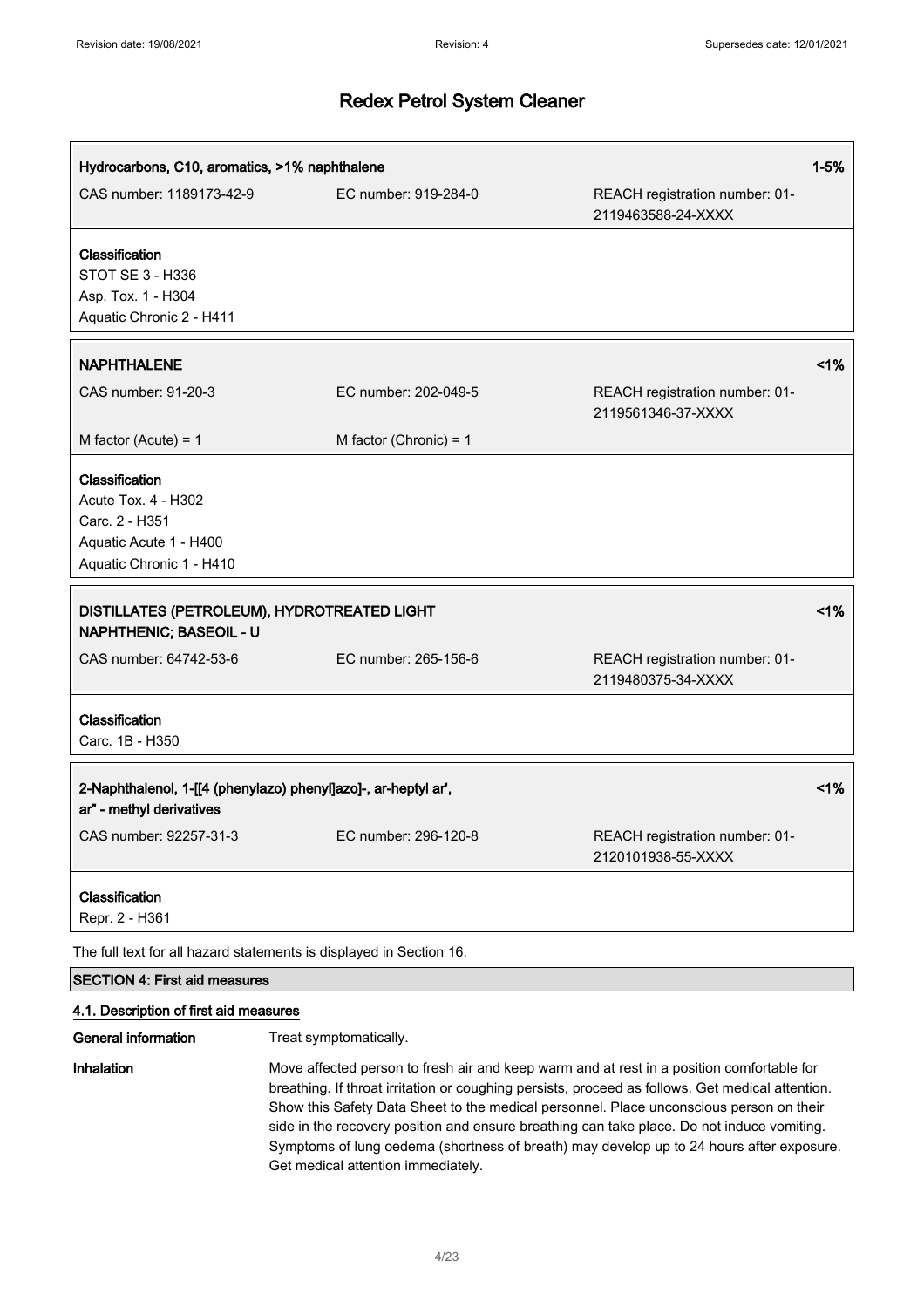| Ingestion                                                  | Rinse mouth thoroughly with water. Never give anything by mouth to an unconscious person.<br>Move affected person to fresh air and keep warm and at rest in a position comfortable for<br>breathing. Do not induce vomiting. If vomiting occurs, the head should be kept low so that<br>vomit does not enter the lungs. Get medical attention. |
|------------------------------------------------------------|------------------------------------------------------------------------------------------------------------------------------------------------------------------------------------------------------------------------------------------------------------------------------------------------------------------------------------------------|
| Skin contact                                               | Remove contaminated clothing immediately and wash skin with soap and water. Get medical<br>attention if irritation persists after washing.                                                                                                                                                                                                     |
| Eye contact                                                | Remove any contact lenses and open eyelids wide apart. Rinse immediately with plenty of<br>water. Continue to rinse for at least 10 minutes. Get medical attention if any discomfort<br>continues.                                                                                                                                             |
|                                                            | 4.2. Most important symptoms and effects, both acute and delayed                                                                                                                                                                                                                                                                               |
| <b>General information</b>                                 | The severity of the symptoms described will vary dependent on the concentration and the<br>length of exposure.                                                                                                                                                                                                                                 |
| Inhalation                                                 | Vapours may cause headache, fatigue, dizziness and nausea.                                                                                                                                                                                                                                                                                     |
| Ingestion                                                  | May cause discomfort if swallowed.                                                                                                                                                                                                                                                                                                             |
| Skin contact                                               | Repeated exposure may cause skin dryness or cracking.                                                                                                                                                                                                                                                                                          |
| Eye contact                                                | May be slightly irritating to eyes. Prolonged or repeated exposure may cause severe irritation.                                                                                                                                                                                                                                                |
|                                                            | 4.3. Indication of any immediate medical attention and special treatment needed                                                                                                                                                                                                                                                                |
| Notes for the doctor                                       | Treat symptomatically.                                                                                                                                                                                                                                                                                                                         |
| <b>SECTION 5: Firefighting measures</b>                    |                                                                                                                                                                                                                                                                                                                                                |
| 5.1. Extinguishing media                                   |                                                                                                                                                                                                                                                                                                                                                |
| Suitable extinguishing media                               | Extinguish with foam, carbon dioxide, dry powder or water fog.                                                                                                                                                                                                                                                                                 |
| Unsuitable extinguishing<br>media                          | Do not use water jet as an extinguisher, as this will spread the fire.                                                                                                                                                                                                                                                                         |
| 5.2. Special hazards arising from the substance or mixture |                                                                                                                                                                                                                                                                                                                                                |
| Specific hazards                                           | Thermal decomposition or combustion products may include the following substances: Toxic<br>and corrosive gases or vapours.                                                                                                                                                                                                                    |
| <b>Hazardous combustion</b><br>products                    | Oxides of carbon. Oxides of nitrogen.                                                                                                                                                                                                                                                                                                          |
| 5.3. Advice for firefighters                               |                                                                                                                                                                                                                                                                                                                                                |
| Protective actions during<br>firefighting                  | No specific firefighting precautions known.                                                                                                                                                                                                                                                                                                    |
| Special protective equipment<br>for firefighters           | Use protective equipment appropriate for surrounding materials.                                                                                                                                                                                                                                                                                |
| <b>SECTION 6: Accidental release measures</b>              |                                                                                                                                                                                                                                                                                                                                                |
|                                                            | 6.1. Personal precautions, protective equipment and emergency procedures                                                                                                                                                                                                                                                                       |
| <b>Personal precautions</b>                                | Wear protective clothing as described in Section 8 of this safety data sheet.                                                                                                                                                                                                                                                                  |
| 6.2. Environmental precautions                             |                                                                                                                                                                                                                                                                                                                                                |
| <b>Environmental precautions</b>                           | Avoid release to the environment. Do not discharge into drains or watercourses or onto the<br>ground.                                                                                                                                                                                                                                          |
| 6.3. Methods and material for containment and cleaning up  |                                                                                                                                                                                                                                                                                                                                                |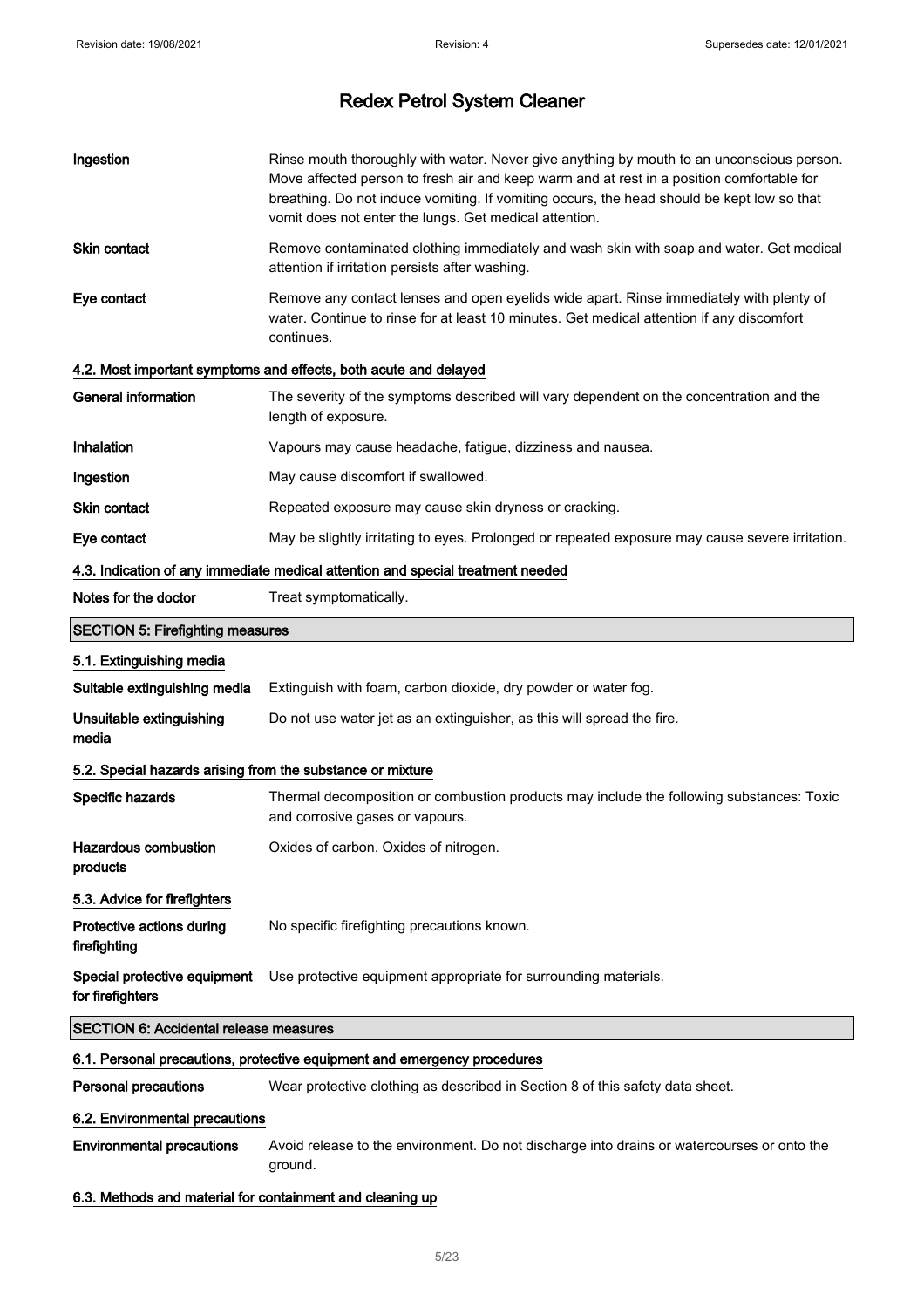| Methods for cleaning up                                                                                                                         | Collect and place in suitable waste disposal containers and seal securely. Label the<br>containers containing waste and contaminated materials and remove from the area as soon<br>as possible. For waste disposal, see Section 13.                                                                                                |
|-------------------------------------------------------------------------------------------------------------------------------------------------|------------------------------------------------------------------------------------------------------------------------------------------------------------------------------------------------------------------------------------------------------------------------------------------------------------------------------------|
| 6.4. Reference to other sections                                                                                                                |                                                                                                                                                                                                                                                                                                                                    |
| Reference to other sections                                                                                                                     | For personal protection, see Section 8. For waste disposal, see section 13.                                                                                                                                                                                                                                                        |
| <b>SECTION 7: Handling and storage</b>                                                                                                          |                                                                                                                                                                                                                                                                                                                                    |
| 7.1. Precautions for safe handling                                                                                                              |                                                                                                                                                                                                                                                                                                                                    |
| <b>Usage precautions</b>                                                                                                                        | Avoid spilling. Avoid inhalation of vapours and contact with skin and eyes.                                                                                                                                                                                                                                                        |
| Advice on general<br>occupational hygiene                                                                                                       | Do not eat, drink or smoke when using this product.                                                                                                                                                                                                                                                                                |
|                                                                                                                                                 | 7.2. Conditions for safe storage, including any incompatibilities                                                                                                                                                                                                                                                                  |
| <b>Storage precautions</b>                                                                                                                      | Keep away from food, drink and animal feeding stuffs. Store in a cool and well-ventilated<br>place. Keep only in the original container.                                                                                                                                                                                           |
| Storage class                                                                                                                                   | Flammable liquid storage.                                                                                                                                                                                                                                                                                                          |
| 7.3. Specific end use(s)                                                                                                                        |                                                                                                                                                                                                                                                                                                                                    |
| Specific end use(s)                                                                                                                             | The identified uses for this product are detailed in Section 1.2.                                                                                                                                                                                                                                                                  |
| <b>SECTION 8: Exposure controls/Personal protection</b>                                                                                         |                                                                                                                                                                                                                                                                                                                                    |
| 8.1. Control parameters<br>Occupational exposure limits                                                                                         | Hydrocarbons, C9-C11, n-alkanes, isoalkanes, cyclics, <2% aromatics                                                                                                                                                                                                                                                                |
| Advisory OEL. CEFIC-HSPA: 1200 mg/m3                                                                                                            |                                                                                                                                                                                                                                                                                                                                    |
| Hydrocarbons, C10, aromatics, >1% naphthalene                                                                                                   |                                                                                                                                                                                                                                                                                                                                    |
| Long-term exposure limit (8-hour TWA): PT 500 ppm<br>Short-term exposure limit (15-minute): PT ppm 2000 mg/m <sup>3</sup><br><b>NAPHTHALENE</b> |                                                                                                                                                                                                                                                                                                                                    |
|                                                                                                                                                 | Long-term exposure limit (8-hour TWA): WEL 10 ppm 53 mg/m <sup>3</sup><br>Short-term exposure limit (15-minute): WEL 15 ppm 80 mg/m <sup>3</sup>                                                                                                                                                                                   |
| WEL = Workplace Exposure Limit.                                                                                                                 |                                                                                                                                                                                                                                                                                                                                    |
| <b>DNEL</b>                                                                                                                                     | See ingredient-specific DNELs listed below.                                                                                                                                                                                                                                                                                        |
| <b>PNEC</b>                                                                                                                                     | See ingredient-specific PNECs listed below.                                                                                                                                                                                                                                                                                        |
|                                                                                                                                                 | Hydrocarbons, C9-C11, n-alkanes, isoalkanes, cyclics, <2% aromatics (CAS: 64742-48-9)                                                                                                                                                                                                                                              |
| <b>DNEL</b>                                                                                                                                     | Industry - Dermal; Long term : 208 mg/kg/day<br>Industry - Inhalation; Long term : 871 mg/m <sup>3</sup><br>Consumer - Dermal; Long term : 125 mg/kg/day<br>Consumer - Inhalation; Long term : 185 mg/m <sup>3</sup><br>Consumer - Oral; Long term : 125 mg/l<br>Hydrocarbons, C10, aromatics, >1% naphthalene (CAS: 1189173-42-9) |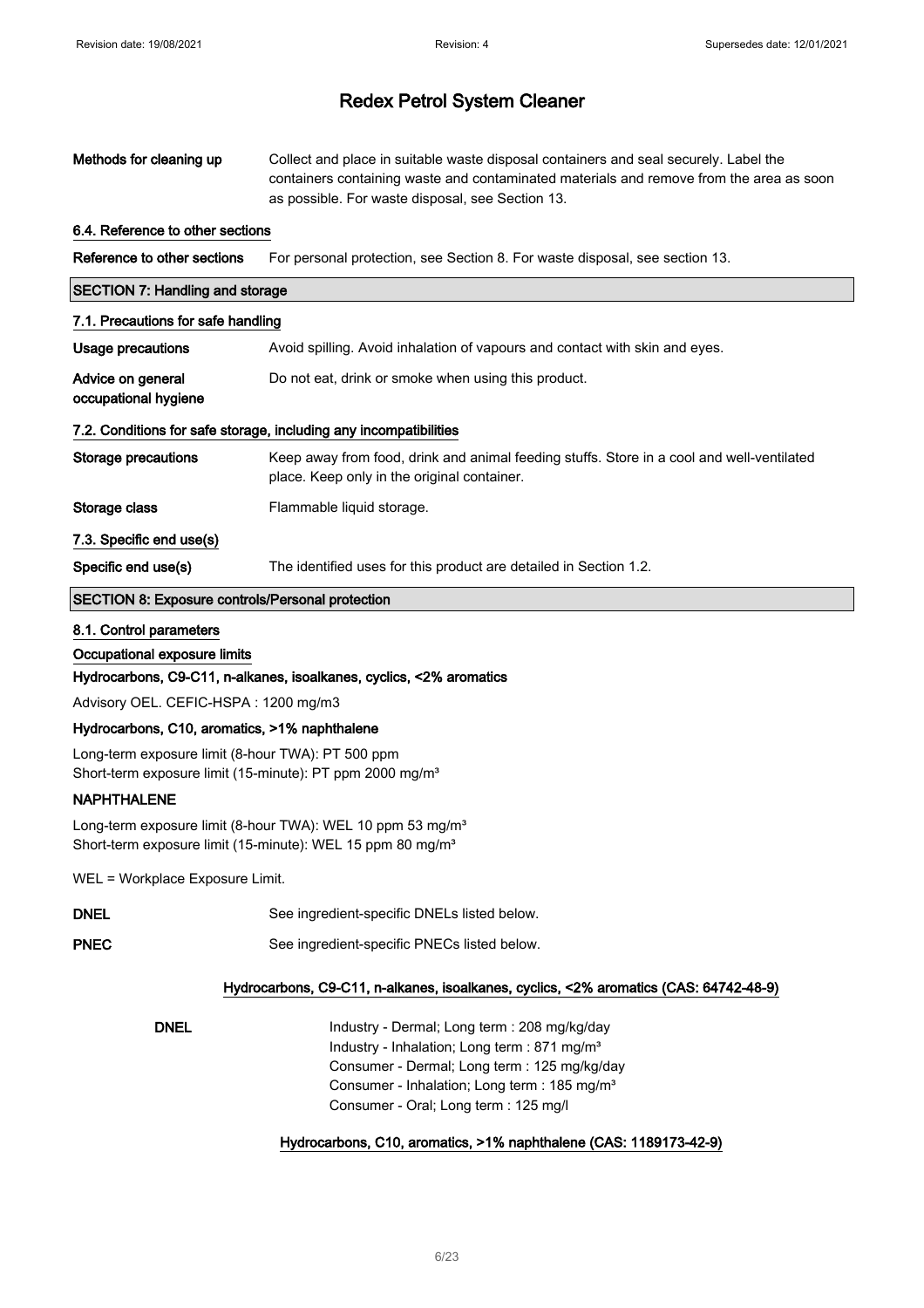| <b>DNEL</b>                               | Workers - Inhalation; Long term systemic effects: 151 mg/m <sup>3</sup><br>Workers - Dermal; Long term systemic effects: 12.5 mg/kg bw/day<br>General population - Inhalation; Long term systemic effects: 32 mg/m <sup>3</sup><br>General population - Dermal; Long term systemic effects: 7.5 mg/kg bw/day<br>General population - Oral; Long term systemic effects: 7.5 mg/kg bw/day<br>NAPHTHALENE (CAS: 91-20-3) |  |
|-------------------------------------------|-----------------------------------------------------------------------------------------------------------------------------------------------------------------------------------------------------------------------------------------------------------------------------------------------------------------------------------------------------------------------------------------------------------------------|--|
| <b>DNEL</b>                               | Workers - Inhalation; Long term systemic effects: 25 mg/m <sup>3</sup><br>Workers - Inhalation; Long term local effects: 25 mg/m <sup>3</sup><br>Workers - Dermal; Long term systemic effects: 3.57 mg/kg bw/day                                                                                                                                                                                                      |  |
| <b>PNEC</b>                               | Fresh water; Long term 2.4 µg/l<br>marine water; Long term 2.4 µg/l<br>STP; Long term 2.9 mg/l<br>Sediment (Freshwater); Long term 67.2 µg/kg sediment dw<br>Sediment (Marinewater); Long term 67.2 µg/kg sediment dw<br>Soil; Long term 53.3 µg/kg soil dw                                                                                                                                                           |  |
|                                           | 2-Naphthalenol, 1-[[4 (phenylazo) phenyl]azo]-, ar-heptyl ar', ar" - methyl derivatives (CAS: 92257-31-3)                                                                                                                                                                                                                                                                                                             |  |
| <b>DNEL</b>                               | Workers - Inhalation; Long term systemic effects: 0.07 mg/m <sup>3</sup><br>Workers - Dermal; Long term systemic effects: 0.04 mg/kg/day<br>General population - Inhalation; Long term systemic effects: 0.017 mg/m <sup>3</sup><br>General population - Dermal; Long term systemic effects: 0.02 mg/kg/day                                                                                                           |  |
|                                           | DISTILLATES (PETROLEUM), HYDROTREATED LIGHT NAPHTHENIC; BASEOIL - U (CAS: 64742-53-6)                                                                                                                                                                                                                                                                                                                                 |  |
| <b>DNEL</b>                               | Workers - Inhalation; Long term systemic effects: 2.73 mg/m <sup>3</sup><br>Workers - Inhalation; Long term local effects: 5.58 mg/m <sup>3</sup><br>Workers - Dermal; Long term systemic effects: 0.97 mg/kg/day<br>General population - Oral; Long term systemic effects: 0.74 mg/kg/day                                                                                                                            |  |
| 8.2. Exposure controls                    |                                                                                                                                                                                                                                                                                                                                                                                                                       |  |
| Protective equipment                      |                                                                                                                                                                                                                                                                                                                                                                                                                       |  |
| ΨŰ                                        |                                                                                                                                                                                                                                                                                                                                                                                                                       |  |
| Appropriate engineering<br>controls       | No specific ventilation requirements.                                                                                                                                                                                                                                                                                                                                                                                 |  |
| Eye/face protection                       | Wear chemical splash goggles.                                                                                                                                                                                                                                                                                                                                                                                         |  |
| Hand protection                           | Chemical-resistant, impervious gloves complying with an approved standard should be worn if<br>a risk assessment indicates skin contact is possible. To protect hands from chemicals, gloves<br>should comply with European Standard EN374.                                                                                                                                                                           |  |
| Other skin and body<br>protection         | Wear appropriate clothing to prevent reasonably probable skin contact.                                                                                                                                                                                                                                                                                                                                                |  |
| Hygiene measures                          | Wash hands thoroughly after handling.                                                                                                                                                                                                                                                                                                                                                                                 |  |
| <b>Respiratory protection</b>             | If ventilation is inadequate, suitable respiratory protection must be worn.                                                                                                                                                                                                                                                                                                                                           |  |
| <b>Environmental exposure</b><br>controls | Avoid release to the environment. Contain spillages.                                                                                                                                                                                                                                                                                                                                                                  |  |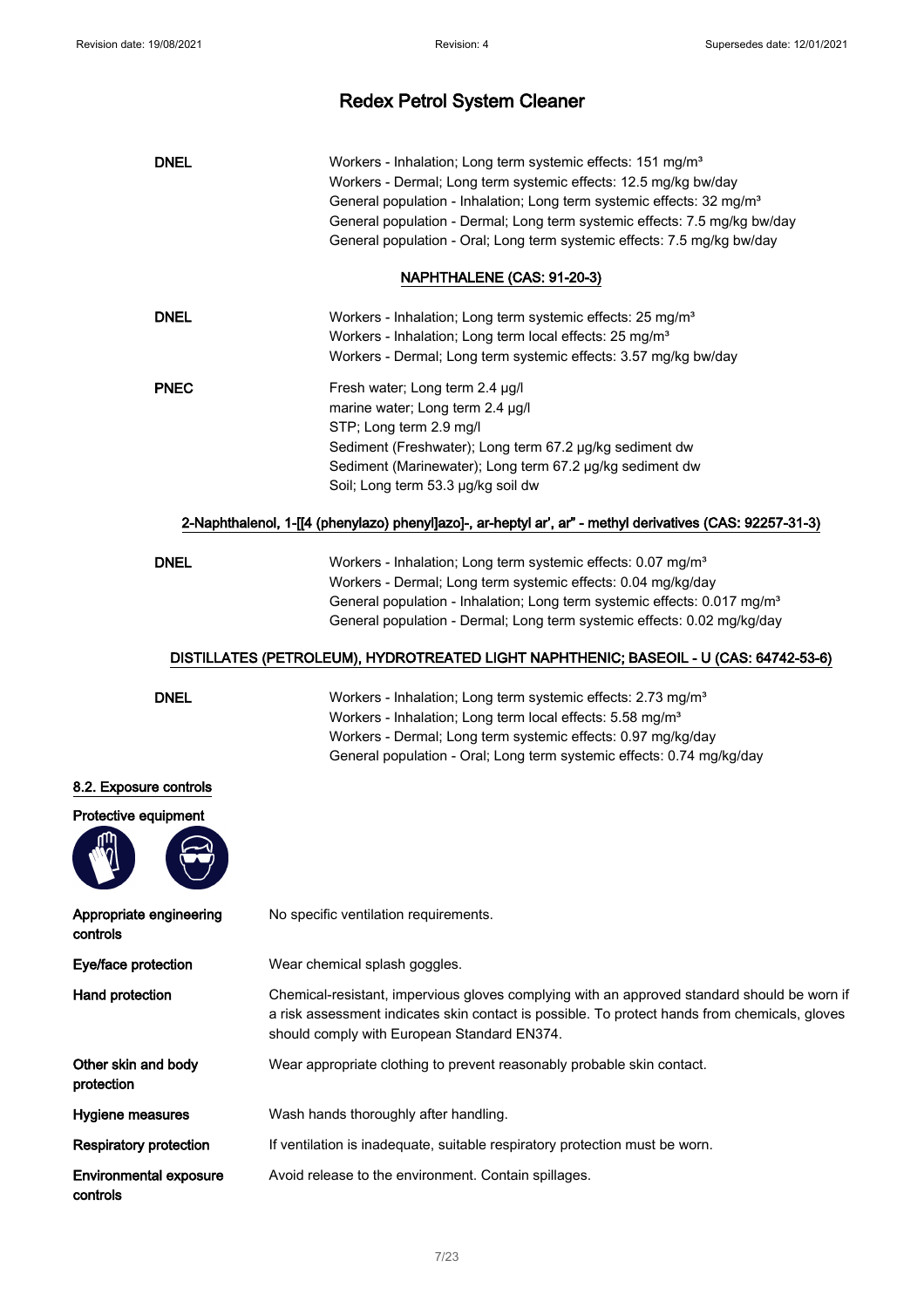| <b>SECTION 9: Physical and chemical properties</b>          |                                                                                                                     |  |
|-------------------------------------------------------------|---------------------------------------------------------------------------------------------------------------------|--|
| 9.1. Information on basic physical and chemical properties  |                                                                                                                     |  |
| Appearance                                                  | Coloured liquid.                                                                                                    |  |
| Colour                                                      | Red.                                                                                                                |  |
| Odour                                                       | Organic solvents.                                                                                                   |  |
| Initial boiling point and range                             | 130°C @ 760 mm Hg                                                                                                   |  |
| Flash point                                                 | $\sim$ 37 - 38°C Closed cup.                                                                                        |  |
| Upper/lower flammability or<br>explosive limits             | Lower flammable/explosive limit: 0.6 % Upper flammable/explosive limit: 7 %                                         |  |
| Vapour pressure                                             | 300 - 600 Pa @ 20°C                                                                                                 |  |
| <b>Relative density</b>                                     | $0.78 \ @ 20^{\circ}$ C                                                                                             |  |
| Solubility(ies)                                             | Insoluble in water.                                                                                                 |  |
| <b>Viscosity</b>                                            | Kinematic viscosity $\leq$ 20.5 mm <sup>2</sup> /s.                                                                 |  |
| 9.2. Other information                                      |                                                                                                                     |  |
| Volatile organic compound                                   | This product contains a maximum VOC content of 91 %.                                                                |  |
| <b>SECTION 10: Stability and reactivity</b>                 |                                                                                                                     |  |
| 10.1. Reactivity                                            |                                                                                                                     |  |
| Reactivity                                                  | There are no known reactivity hazards associated with this product.                                                 |  |
| 10.2. Chemical stability                                    |                                                                                                                     |  |
| <b>Stability</b>                                            | Stable under the prescribed storage conditions.                                                                     |  |
| 10.3. Possibility of hazardous reactions                    |                                                                                                                     |  |
| Possibility of hazardous<br>reactions                       | Not applicable. Will not polymerise.                                                                                |  |
| 10.4. Conditions to avoid                                   |                                                                                                                     |  |
| Conditions to avoid                                         | Avoid heat. Avoid freezing.                                                                                         |  |
| 10.5. Incompatible materials                                |                                                                                                                     |  |
| Materials to avoid                                          | No specific material or group of materials is likely to react with the product to produce a<br>hazardous situation. |  |
| 10.6. Hazardous decomposition products                      |                                                                                                                     |  |
| Hazardous decomposition<br>products                         | Does not decompose when used and stored as recommended. Oxides of carbon.                                           |  |
| <b>SECTION 11: Toxicological information</b>                |                                                                                                                     |  |
| 11.1. Information on toxicological effects                  |                                                                                                                     |  |
| <b>Toxicological effects</b>                                | Information given is based on data of the components and of similar products.                                       |  |
| Acute toxicity - oral<br>Notes (oral LD <sub>50</sub> )     | Based on available data the classification criteria are not met.                                                    |  |
| Acute toxicity - dermal<br>Notes (dermal LD <sub>50</sub> ) | Based on available data the classification criteria are not met.                                                    |  |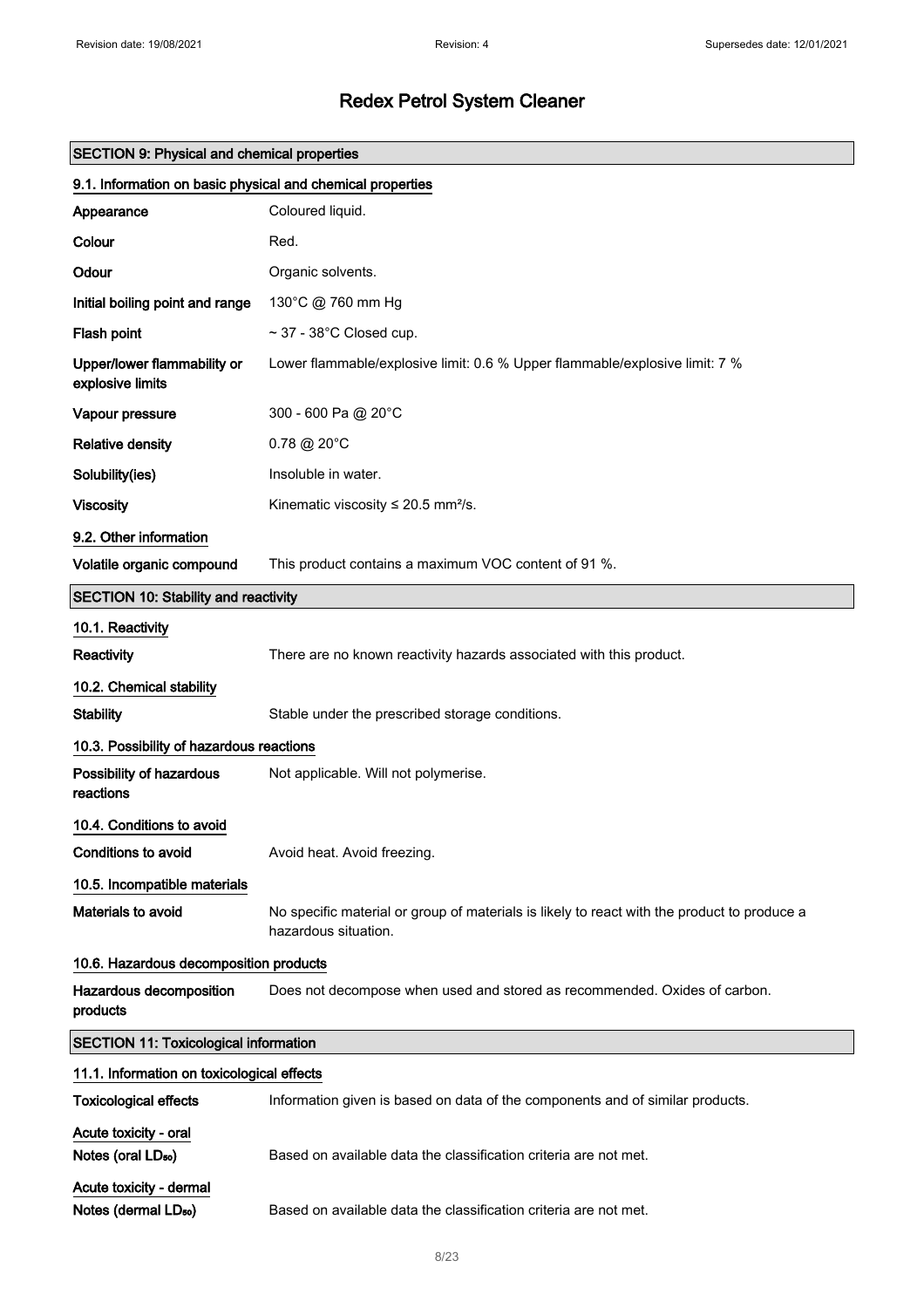| Acute toxicity - inhalation<br>Notes (inhalation LC <sub>50</sub> )  | Based on available data the classification criteria are not met.                                               |
|----------------------------------------------------------------------|----------------------------------------------------------------------------------------------------------------|
| Skin corrosion/irritation<br>Skin corrosion/irritation               | Based on available data the classification criteria are not met.                                               |
| Serious eye damage/irritation<br>Serious eye damage/irritation       | Based on available data the classification criteria are not met.                                               |
| <b>Respiratory sensitisation</b><br><b>Respiratory sensitisation</b> | Based on available data the classification criteria are not met.                                               |
| <b>Skin sensitisation</b><br>Skin sensitisation                      | Based on available data the classification criteria are not met.                                               |
| Germ cell mutagenicity<br>Genotoxicity - in vitro                    | Based on available data the classification criteria are not met.                                               |
| Genotoxicity - in vivo                                               | Based on available data the classification criteria are not met.                                               |
| Carcinogenicity<br>Carcinogenicity                                   | Based on available data the classification criteria are not met. Contains an ingredient listed<br>as: Carc. 1B |
| Reproductive toxicity                                                |                                                                                                                |
| Reproductive toxicity - fertility                                    | Based on available data the classification criteria are not met.                                               |
| Reproductive toxicity -<br>development                               | Contains an ingredient listed as: Repr. 2                                                                      |
| Specific target organ toxicity - single exposure                     |                                                                                                                |
| STOT - single exposure                                               | A single exposure may cause the following adverse effects: Central and/or peripheral nervous<br>system damage. |
| Specific target organ toxicity - repeated exposure                   |                                                                                                                |
| STOT - repeated exposure                                             | Based on available data the classification criteria are not met.                                               |
| <b>Aspiration hazard</b><br><b>Aspiration hazard</b>                 | May be fatal if swallowed and enters airways.                                                                  |
| Inhalation                                                           | Vapours may cause headache, fatigue, dizziness and nausea.                                                     |
| Ingestion                                                            | May cause discomfort if swallowed.                                                                             |
| Skin contact                                                         | May be slightly irritating to skin. Prolonged or repeated exposure may cause severe irritation.                |
| Eye contact                                                          | May be slightly irritating to eyes. Prolonged or repeated exposure may cause severe irritation.                |
| Acute and chronic health<br>hazards                                  | No known chronic or acute health risks.                                                                        |
| <b>Target organs</b>                                                 | Central nervous system                                                                                         |
| <b>Medical symptoms</b>                                              | No specific symptoms known.                                                                                    |
| Toxicological information on ingredients.                            |                                                                                                                |

### Hydrocarbons, C9-C11, n-alkanes, isoalkanes, cyclics, <2% aromatics

### Acute toxicity - oral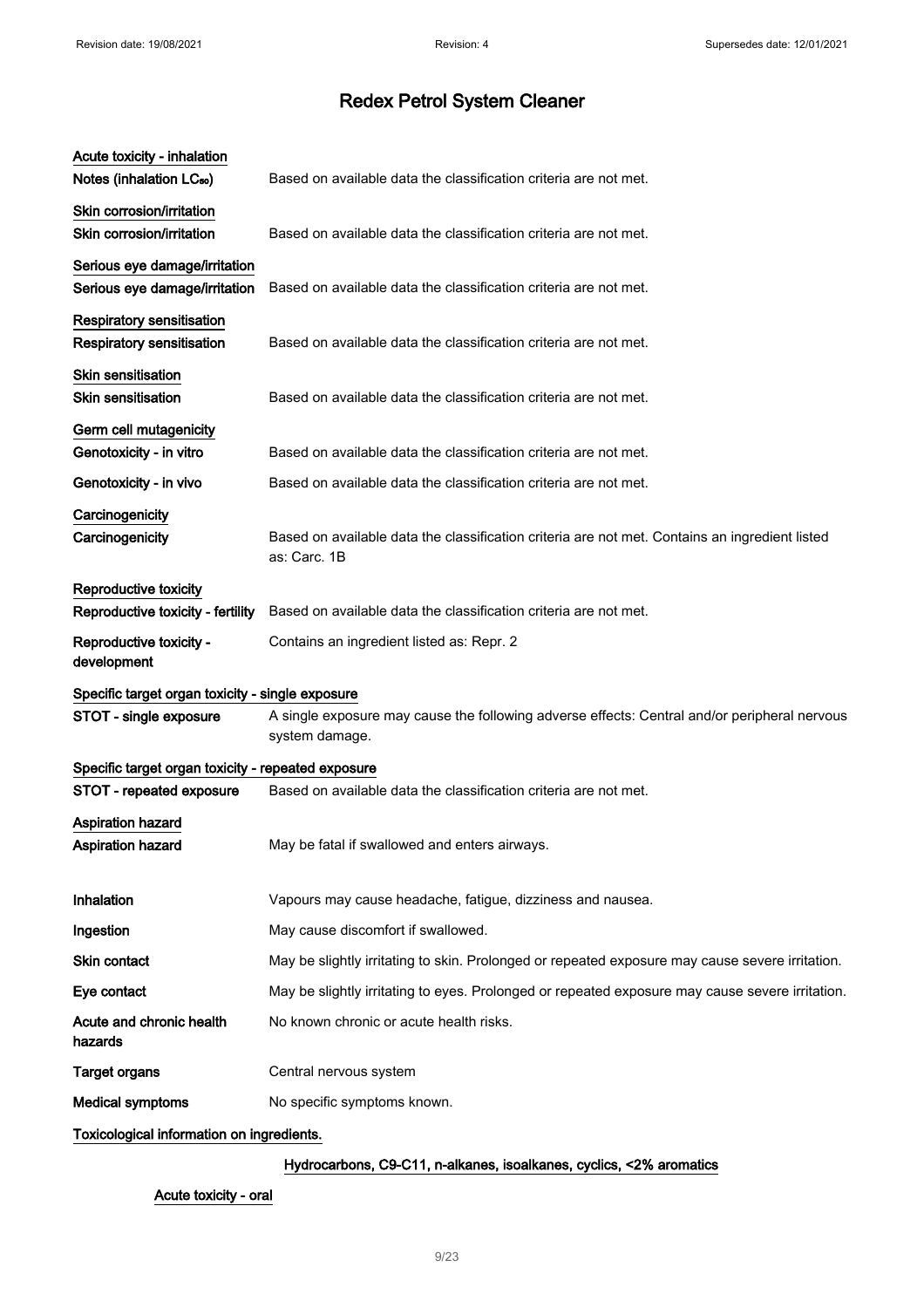| Acute toxicity oral (LD <sub>50</sub><br>mg/kg)           | 5,000.0                                                                                   |
|-----------------------------------------------------------|-------------------------------------------------------------------------------------------|
| <b>Species</b>                                            | Rat                                                                                       |
| Notes (oral LD <sub>50</sub> )                            | $LD_{50}$ > 5000 mg/kg, Oral, Rat                                                         |
| ATE oral (mg/kg)                                          | 5,000.0                                                                                   |
| Acute toxicity - dermal                                   |                                                                                           |
| Acute toxicity dermal (LD <sub>50</sub> 5,000.0<br>mg/kg) |                                                                                           |
| <b>Species</b>                                            | Rat                                                                                       |
| ATE dermal (mg/kg)                                        | 5,000.0                                                                                   |
| Acute toxicity - inhalation                               |                                                                                           |
| <b>Species</b>                                            | Rat                                                                                       |
| Notes (inhalation LC <sub>50</sub> )                      | LC50 > 5000 mg/m <sup>3</sup> , Inhalation, Rat                                           |
| Skin corrosion/irritation                                 |                                                                                           |
| Skin corrosion/irritation                                 | Not irritating.                                                                           |
| Serious eye damage/irritation                             |                                                                                           |
| Serious eye<br>damage/irritation                          | Based on available data the classification criteria are not met.                          |
| <b>Respiratory sensitisation</b>                          |                                                                                           |
| Respiratory sensitisation                                 | No information available.                                                                 |
| <b>Skin sensitisation</b>                                 |                                                                                           |
| Skin sensitisation                                        | Not sensitising.                                                                          |
| Germ cell mutagenicity                                    |                                                                                           |
| Genotoxicity - in vitro                                   | Negative.                                                                                 |
| Genotoxicity - in vivo                                    | Negative.                                                                                 |
| Carcinogenicity                                           |                                                                                           |
| Carcinogenicity                                           | There is no evidence that the product can cause cancer.                                   |
| Reproductive toxicity                                     |                                                                                           |
| Reproductive toxicity -<br>fertility                      | One-generation study - NOAEL >/= 3000 mg/kg bw/day, Oral, Rat P                           |
| Reproductive toxicity -<br>development                    | Developmental toxicity: - NOAEC: >/= 300 ppm, Inhalation, Rat                             |
| Specific target organ toxicity - single exposure          |                                                                                           |
| STOT - single exposure                                    | Central and/or peripheral nervous system damage.                                          |
| Specific target organ toxicity - repeated exposure        |                                                                                           |
|                                                           | STOT - repeated exposure Based on available data the classification criteria are not met. |
| <b>Aspiration hazard</b>                                  |                                                                                           |
| Aspiration hazard                                         | May be fatal if swallowed and enters airways.                                             |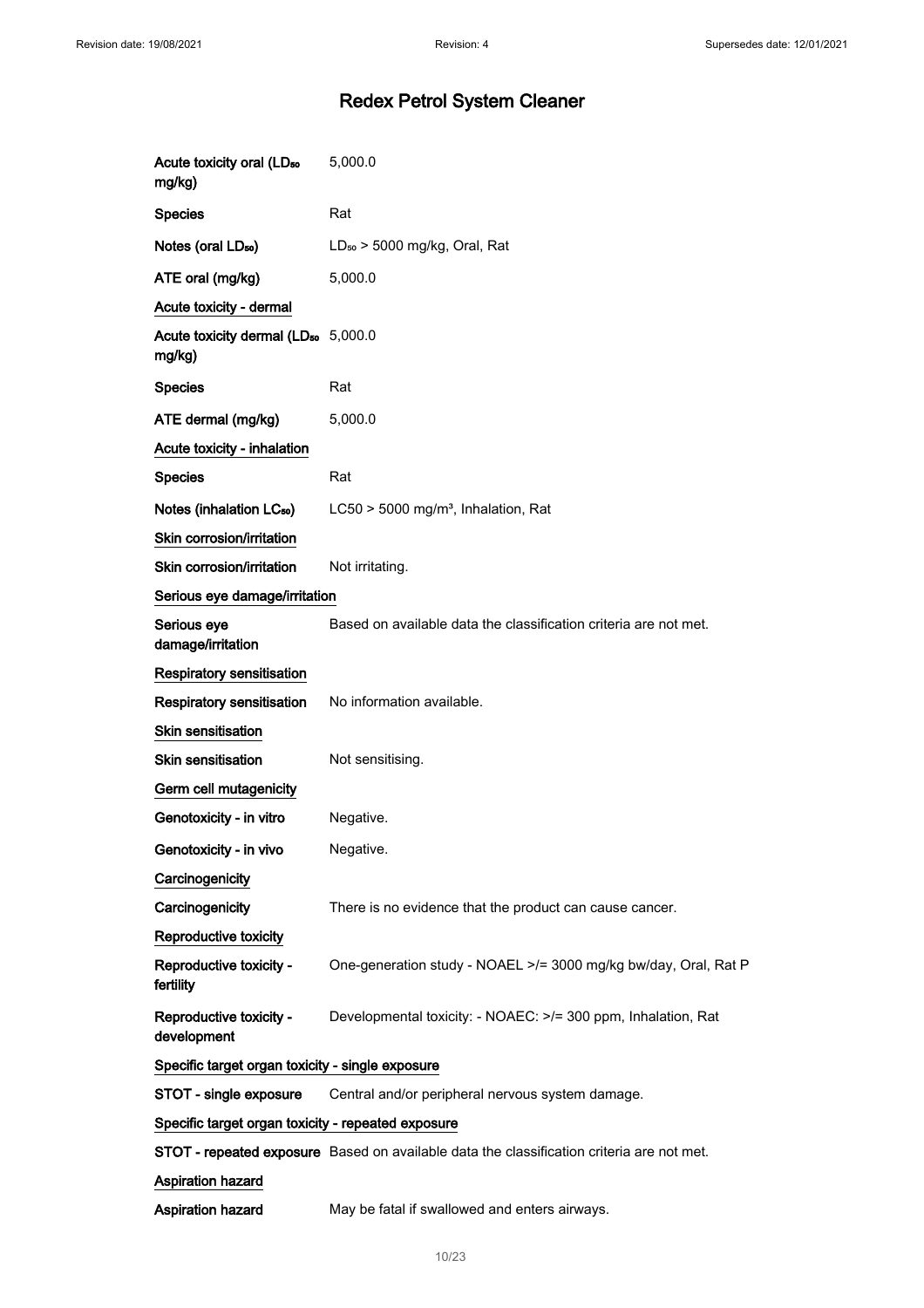### Hydrocarbons, C11-C14, n-alkanes, isoalkanes, cyclics, < 2% aromatics

| Acute toxicity - oral                              |                                                                                                  |
|----------------------------------------------------|--------------------------------------------------------------------------------------------------|
| Notes (oral LD <sub>50</sub> )                     | $LD_{50}$ > 5000 mg/kg, Oral, Rat                                                                |
| Acute toxicity - dermal                            |                                                                                                  |
| Notes (dermal LD <sub>50</sub> )                   | LD <sub>50</sub> > 5000 mg/kg, Dermal, Rabbit                                                    |
| Acute toxicity - inhalation                        |                                                                                                  |
| Notes (inhalation LC <sub>50</sub> )               | LC50 > 5000 mg/m <sup>3</sup> , Inhalation, Rat                                                  |
| Skin corrosion/irritation                          |                                                                                                  |
| Skin corrosion/irritation                          | Not irritating.                                                                                  |
| Serious eye damage/irritation                      |                                                                                                  |
| Serious eye<br>damage/irritation                   | Based on available data the classification criteria are not met.                                 |
| <b>Respiratory sensitisation</b>                   |                                                                                                  |
| <b>Respiratory sensitisation</b>                   | No information available.                                                                        |
| Skin sensitisation                                 |                                                                                                  |
| <b>Skin sensitisation</b>                          | Not sensitising.                                                                                 |
| Germ cell mutagenicity                             |                                                                                                  |
| Genotoxicity - in vitro                            | Negative.                                                                                        |
| Genotoxicity - in vivo                             | Negative.                                                                                        |
| Carcinogenicity                                    |                                                                                                  |
| Carcinogenicity                                    | Based on available data the classification criteria are not met.                                 |
| Reproductive toxicity                              |                                                                                                  |
| Reproductive toxicity -<br>fertility               | Based on available data the classification criteria are not met.                                 |
| Reproductive toxicity -<br>development             | No evidence of reproductive toxicity in animal studies.                                          |
| Specific target organ toxicity - single exposure   |                                                                                                  |
| STOT - single exposure                             | Based on available data the classification criteria are not met.                                 |
| Specific target organ toxicity - repeated exposure |                                                                                                  |
|                                                    | <b>STOT - repeated exposure</b> Based on available data the classification criteria are not met. |
| <b>Aspiration hazard</b>                           |                                                                                                  |
| Aspiration hazard                                  | May be fatal if swallowed and enters airways.                                                    |
| <b>Inhalation</b>                                  | Drowsiness, dizziness, disorientation, vertigo.                                                  |
| Ingestion                                          | May be fatal if swallowed and enters airways.                                                    |
| Skin contact                                       | May cause skin irritation/eczema. Dryness and/or cracking.                                       |
| Eye contact                                        | May cause eye irritation. Prolonged contact may cause redness and/or tearing.                    |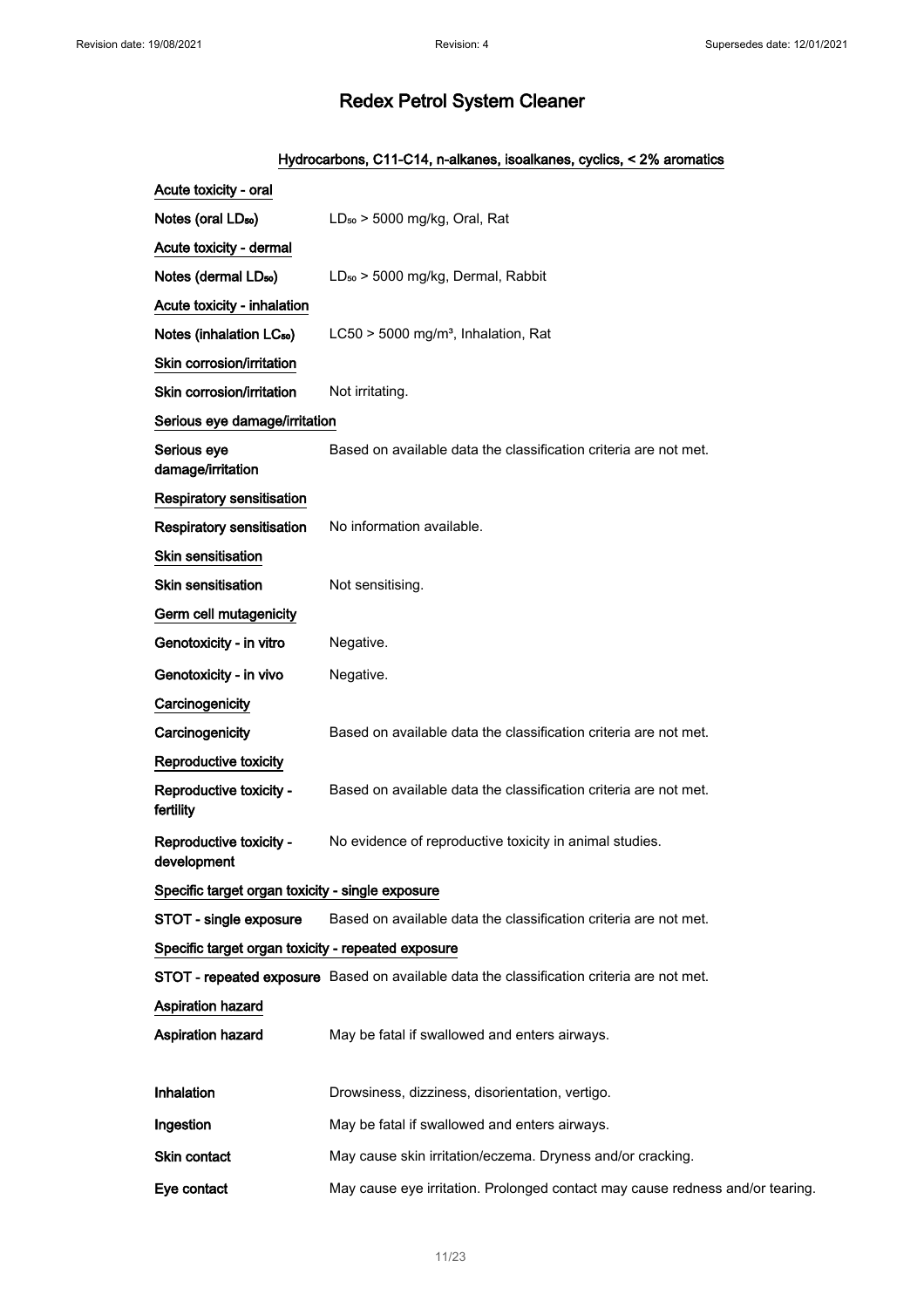### Hydrocarbons, C10, aromatics, >1% naphthalene

| Acute toxicity - oral                                        |                                                                                                                                                                                         |
|--------------------------------------------------------------|-----------------------------------------------------------------------------------------------------------------------------------------------------------------------------------------|
| Notes (oral LD <sub>50</sub> )                               | LD <sub>50</sub> 6318 ml/kg, Oral, Rat                                                                                                                                                  |
| Acute toxicity - dermal                                      |                                                                                                                                                                                         |
| Acute toxicity dermal (LD <sub>50</sub> 2,000.0<br>mg/kg)    |                                                                                                                                                                                         |
| <b>Species</b>                                               | Rabbit                                                                                                                                                                                  |
| Acute toxicity - inhalation                                  |                                                                                                                                                                                         |
| Acute toxicity inhalation<br>(LC <sub>50</sub> vapours mg/l) | 590,000.0                                                                                                                                                                               |
| <b>Species</b>                                               | Rat                                                                                                                                                                                     |
| Skin corrosion/irritation                                    |                                                                                                                                                                                         |
| Skin corrosion/irritation                                    | Not irritating.                                                                                                                                                                         |
| Serious eye damage/irritation                                |                                                                                                                                                                                         |
| Serious eye<br>damage/irritation                             | Based on available data the classification criteria are not met.                                                                                                                        |
| <b>Respiratory sensitisation</b>                             |                                                                                                                                                                                         |
| <b>Respiratory sensitisation</b>                             | No information available.                                                                                                                                                               |
| <b>Skin sensitisation</b>                                    |                                                                                                                                                                                         |
| <b>Skin sensitisation</b>                                    | Not sensitising.                                                                                                                                                                        |
| Germ cell mutagenicity                                       |                                                                                                                                                                                         |
| Genotoxicity - in vitro                                      | Negative with metabolic activation. Negative without metabolic activation.                                                                                                              |
| Genotoxicity - in vivo                                       | Negative.                                                                                                                                                                               |
| Carcinogenicity                                              |                                                                                                                                                                                         |
| Carcinogenicity                                              | Based on available data the classification criteria are not met.                                                                                                                        |
| Reproductive toxicity                                        |                                                                                                                                                                                         |
| Reproductive toxicity -<br>fertility                         | Three-generation study - NOAEL > 1500 (C9 aromatic hydrocarbons) ppm,<br>Inhalation, Rat F3 Two-generation study - NOAEL >/= 300 (C10 aromatic<br>hydrocarbons) mg/kg/day, Oral, Rat F1 |
| Reproductive toxicity -<br>development                       | Maternal toxicity: - NOAEL: 150 mg/kg/day, Oral, Rat Developmental toxicity: -<br>NOAEL: > 450 mg/kg/day, Oral, Rat                                                                     |
| Specific target organ toxicity - single exposure             |                                                                                                                                                                                         |
| STOT - single exposure                                       | Central and/or peripheral nervous system damage.                                                                                                                                        |
| Specific target organ toxicity - repeated exposure           |                                                                                                                                                                                         |
|                                                              | STOT - repeated exposure Based on available data the classification criteria are not met.                                                                                               |
| <b>Aspiration hazard</b>                                     |                                                                                                                                                                                         |
| Aspiration hazard                                            | May be fatal if swallowed and enters airways.                                                                                                                                           |

#### NAPHTHALENE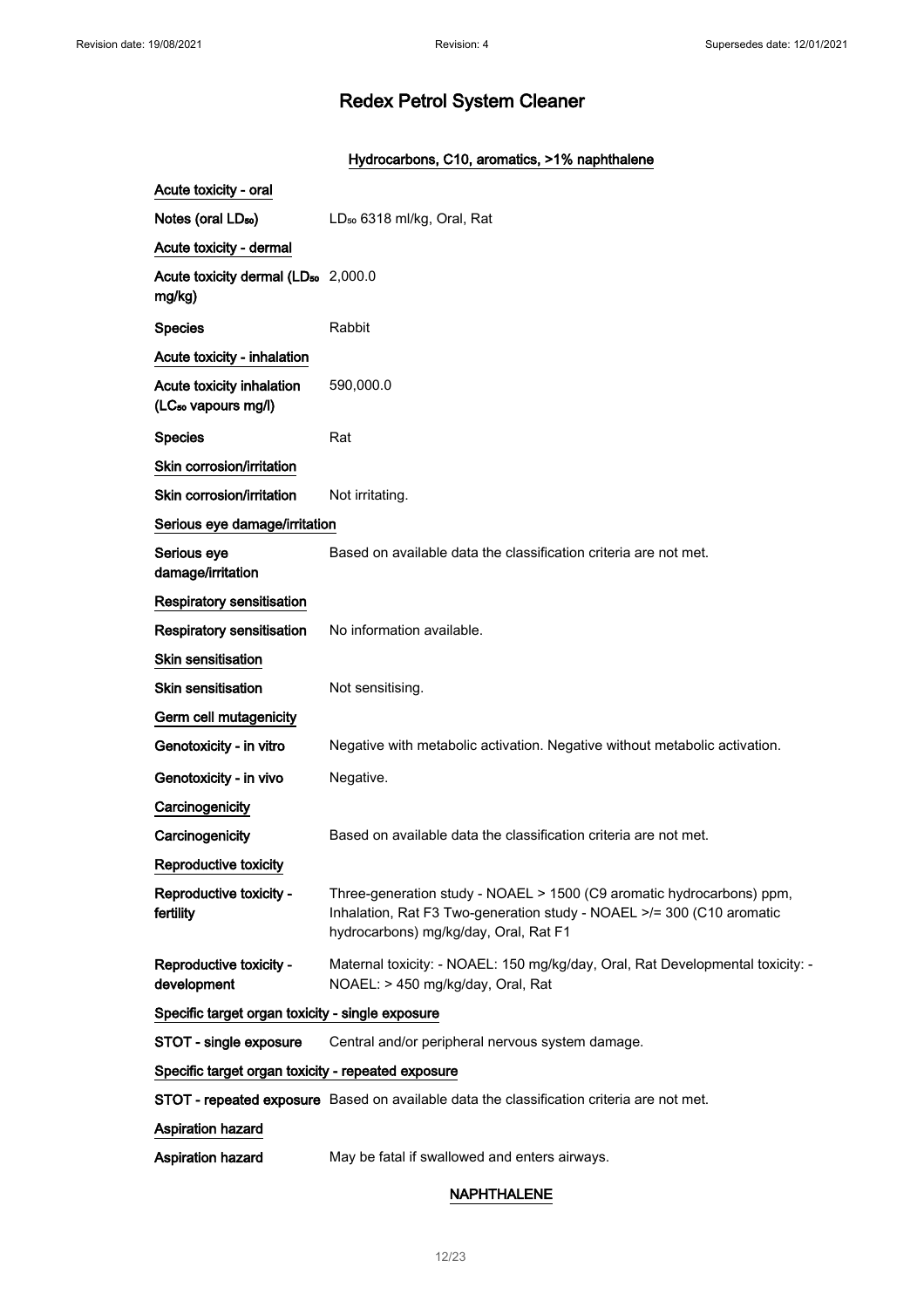| Acute toxicity - oral                                        |                                                                                           |
|--------------------------------------------------------------|-------------------------------------------------------------------------------------------|
| Acute toxicity oral (LD <sub>50</sub><br>mg/kg)              | 490.0                                                                                     |
| <b>Species</b>                                               | Rat                                                                                       |
| ATE oral (mg/kg)                                             | 490.0                                                                                     |
| Acute toxicity - dermal                                      |                                                                                           |
| Acute toxicity dermal (LD <sub>50</sub> 2,000.0<br>mg/kg)    |                                                                                           |
| <b>Species</b>                                               | Rabbit                                                                                    |
| Acute toxicity - inhalation                                  |                                                                                           |
| Acute toxicity inhalation<br>(LC <sub>50</sub> vapours mg/l) | 340,000.0                                                                                 |
| <b>Species</b>                                               | Rat                                                                                       |
| Skin corrosion/irritation                                    |                                                                                           |
| Skin corrosion/irritation                                    | Not irritating.                                                                           |
| Serious eye damage/irritation                                |                                                                                           |
| Serious eye<br>damage/irritation                             | Based on available data the classification criteria are not met.                          |
| <b>Respiratory sensitisation</b>                             |                                                                                           |
| <b>Respiratory sensitisation</b>                             | No information available.                                                                 |
| <b>Skin sensitisation</b>                                    |                                                                                           |
| <b>Skin sensitisation</b>                                    | Not sensitising.                                                                          |
| Germ cell mutagenicity                                       |                                                                                           |
| Genotoxicity - in vitro                                      | Negative with metabolic activation. Negative without metabolic activation.                |
| Genotoxicity - in vivo                                       | Negative.                                                                                 |
| Carcinogenicity                                              |                                                                                           |
| Carcinogenicity                                              | Suspected of causing cancer.                                                              |
| Reproductive toxicity                                        |                                                                                           |
| Reproductive toxicity -<br>fertility                         | Based on available data the classification criteria are not met.                          |
| Reproductive toxicity -<br>development                       | No evidence of reproductive toxicity in animal studies.                                   |
| Specific target organ toxicity - single exposure             |                                                                                           |
| STOT - single exposure                                       | Based on available data the classification criteria are not met.                          |
| Specific target organ toxicity - repeated exposure           |                                                                                           |
|                                                              | STOT - repeated exposure Based on available data the classification criteria are not met. |
| <b>Aspiration hazard</b>                                     |                                                                                           |
| Aspiration hazard                                            | Not relevant.                                                                             |
|                                                              |                                                                                           |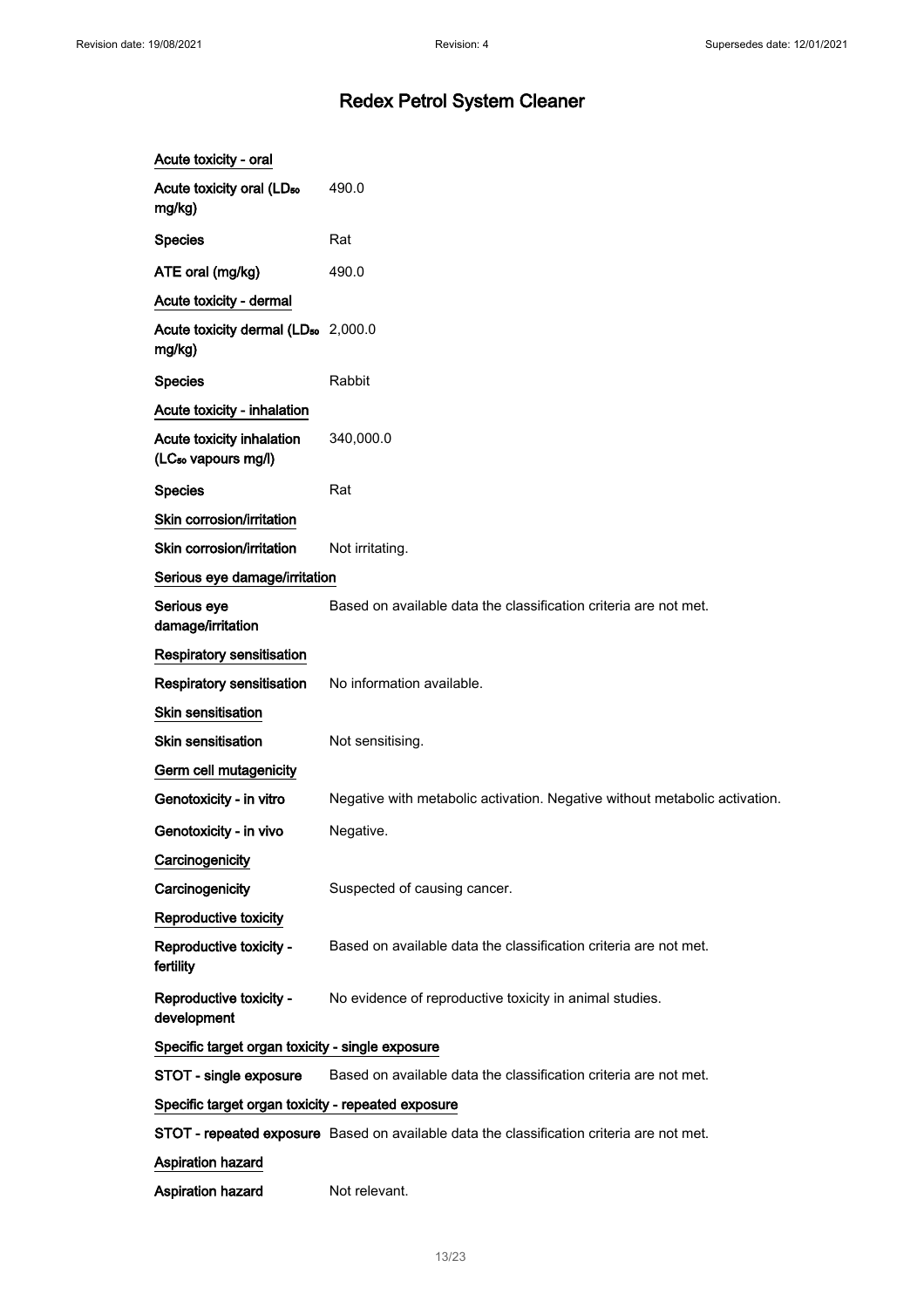### DISTILLATES (PETROLEUM), HYDROTREATED LIGHT NAPHTHENIC; BASEOIL - U

| Acute toxicity - oral                              |                                                                                           |  |  |
|----------------------------------------------------|-------------------------------------------------------------------------------------------|--|--|
| Notes (oral LD <sub>50</sub> )                     | $LD_{50}$ > 5000 mg/kg, Oral, Rat                                                         |  |  |
| Acute toxicity - dermal                            |                                                                                           |  |  |
| Notes (dermal LD <sub>50</sub> )                   | LD <sub>50</sub> > 2000 mg/kg, Dermal, Rabbit                                             |  |  |
| Acute toxicity - inhalation                        |                                                                                           |  |  |
| Notes (inhalation LC <sub>50</sub> )               | LC50 > 5 mg/l, Inhalation, Rat                                                            |  |  |
| Skin corrosion/irritation                          |                                                                                           |  |  |
| Skin corrosion/irritation                          | Not irritating.                                                                           |  |  |
| Serious eye damage/irritation                      |                                                                                           |  |  |
| Serious eye<br>damage/irritation                   | Based on available data the classification criteria are not met.                          |  |  |
| Respiratory sensitisation                          |                                                                                           |  |  |
| <b>Respiratory sensitisation</b>                   | No information available.                                                                 |  |  |
| <b>Skin sensitisation</b>                          |                                                                                           |  |  |
| <b>Skin sensitisation</b>                          | Not sensitising.                                                                          |  |  |
| Germ cell mutagenicity                             |                                                                                           |  |  |
| Genotoxicity - in vitro                            | Negative.                                                                                 |  |  |
| Genotoxicity - in vivo                             | Negative.                                                                                 |  |  |
| Carcinogenicity                                    |                                                                                           |  |  |
| Carcinogenicity                                    | No information available.                                                                 |  |  |
| Reproductive toxicity                              |                                                                                           |  |  |
| Reproductive toxicity -<br>fertility               | Based on available data the classification criteria are not met.                          |  |  |
| Reproductive toxicity -<br>development             | This substance has no evidence of toxicity to reproduction.                               |  |  |
| Specific target organ toxicity - single exposure   |                                                                                           |  |  |
| STOT - single exposure                             | Based on available data the classification criteria are not met.                          |  |  |
| Specific target organ toxicity - repeated exposure |                                                                                           |  |  |
|                                                    | STOT - repeated exposure Based on available data the classification criteria are not met. |  |  |
| <b>Aspiration hazard</b>                           |                                                                                           |  |  |
| Aspiration hazard                                  | Not relevant.                                                                             |  |  |
|                                                    | 2-Naphthalenol, 1-[[4 (phenylazo) phenyl]azo]-, ar-heptyl ar', ar" - methyl derivatives   |  |  |
| Acute toxicity - oral                              |                                                                                           |  |  |
| Notes (oral LD <sub>50</sub> )                     | $LD_{50}$ > 5000 mg/kg, Oral, Rat                                                         |  |  |
| Acute toxicity - dermal                            |                                                                                           |  |  |
| Notes (dermal LD <sub>50</sub> )                   | LD <sub>50</sub> > 10000 mg/kg, Dermal, Rabbit                                            |  |  |

Acute toxicity - inhalation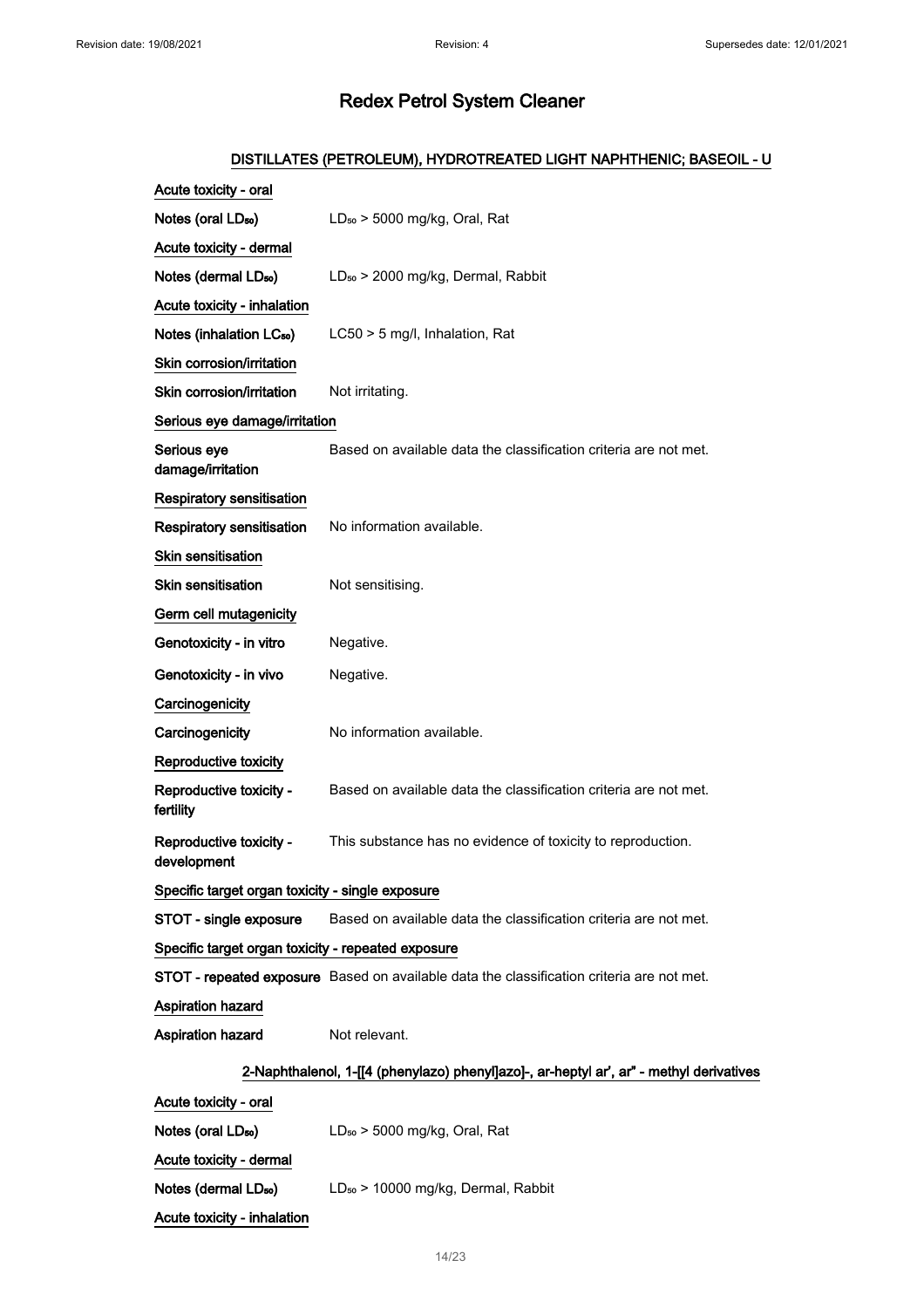|                 | Notes (inhalation LC <sub>50</sub> )                                | No specific test data are available.                                                                             |  |  |
|-----------------|---------------------------------------------------------------------|------------------------------------------------------------------------------------------------------------------|--|--|
|                 | Skin corrosion/irritation                                           |                                                                                                                  |  |  |
|                 | Skin corrosion/irritation                                           | Not irritating.                                                                                                  |  |  |
|                 | Serious eye damage/irritation                                       |                                                                                                                  |  |  |
|                 | Serious eye<br>damage/irritation                                    | Based on available data the classification criteria are not met.                                                 |  |  |
|                 | Respiratory sensitisation                                           |                                                                                                                  |  |  |
|                 | <b>Respiratory sensitisation</b>                                    | No information available.                                                                                        |  |  |
|                 | Skin sensitisation                                                  |                                                                                                                  |  |  |
|                 | <b>Skin sensitisation</b>                                           | Not sensitising.                                                                                                 |  |  |
|                 | Germ cell mutagenicity                                              |                                                                                                                  |  |  |
|                 | Genotoxicity - in vitro                                             | Positive.                                                                                                        |  |  |
|                 | Genotoxicity - in vivo                                              | Negative.                                                                                                        |  |  |
|                 | Carcinogenicity                                                     |                                                                                                                  |  |  |
|                 | Carcinogenicity                                                     | No evidence of carcinogenicity in animal studies.                                                                |  |  |
|                 | Reproductive toxicity                                               |                                                                                                                  |  |  |
|                 | Reproductive toxicity -<br>fertility                                | Two-generation study - NOEL 2 mg/kg/day, Oral, Rat P0, F1 Repr. 2 REACH<br>dossier information.                  |  |  |
|                 | Specific target organ toxicity - single exposure                    |                                                                                                                  |  |  |
|                 | STOT - single exposure                                              | Based on available data the classification criteria are not met.                                                 |  |  |
|                 | Specific target organ toxicity - repeated exposure                  |                                                                                                                  |  |  |
|                 |                                                                     | STOT - repeated exposure Prolonged or repeated exposure may cause the following adverse effects:<br>Liver/spleen |  |  |
|                 | <b>Aspiration hazard</b>                                            |                                                                                                                  |  |  |
|                 | <b>Aspiration hazard</b>                                            | Not relevant.                                                                                                    |  |  |
|                 | <b>SECTION 12: Ecological information</b>                           |                                                                                                                  |  |  |
| Ecotoxicity     |                                                                     | Product classification: Harmful to aquatic life with long lasting effects.                                       |  |  |
|                 | Ecological information on ingredients.                              |                                                                                                                  |  |  |
|                 |                                                                     | Hydrocarbons, C10, aromatics, >1% naphthalene                                                                    |  |  |
|                 | Ecotoxicity                                                         | Toxic to aquatic life with long lasting effects.                                                                 |  |  |
| 12.1. Toxicity  |                                                                     |                                                                                                                  |  |  |
| <b>Toxicity</b> |                                                                     | There is no data on the product itself, see ingredient-specific data below.                                      |  |  |
|                 | Ecological information on ingredients.                              |                                                                                                                  |  |  |
|                 | Hydrocarbons, C9-C11, n-alkanes, isoalkanes, cyclics, <2% aromatics |                                                                                                                  |  |  |
|                 | Acute aquatic toxicity                                              |                                                                                                                  |  |  |
|                 | Acute toxicity - fish                                               | LC <sub>50</sub> , 96 hours: > 1000 mg/l, Oncorhynchus mykiss (Rainbow trout)                                    |  |  |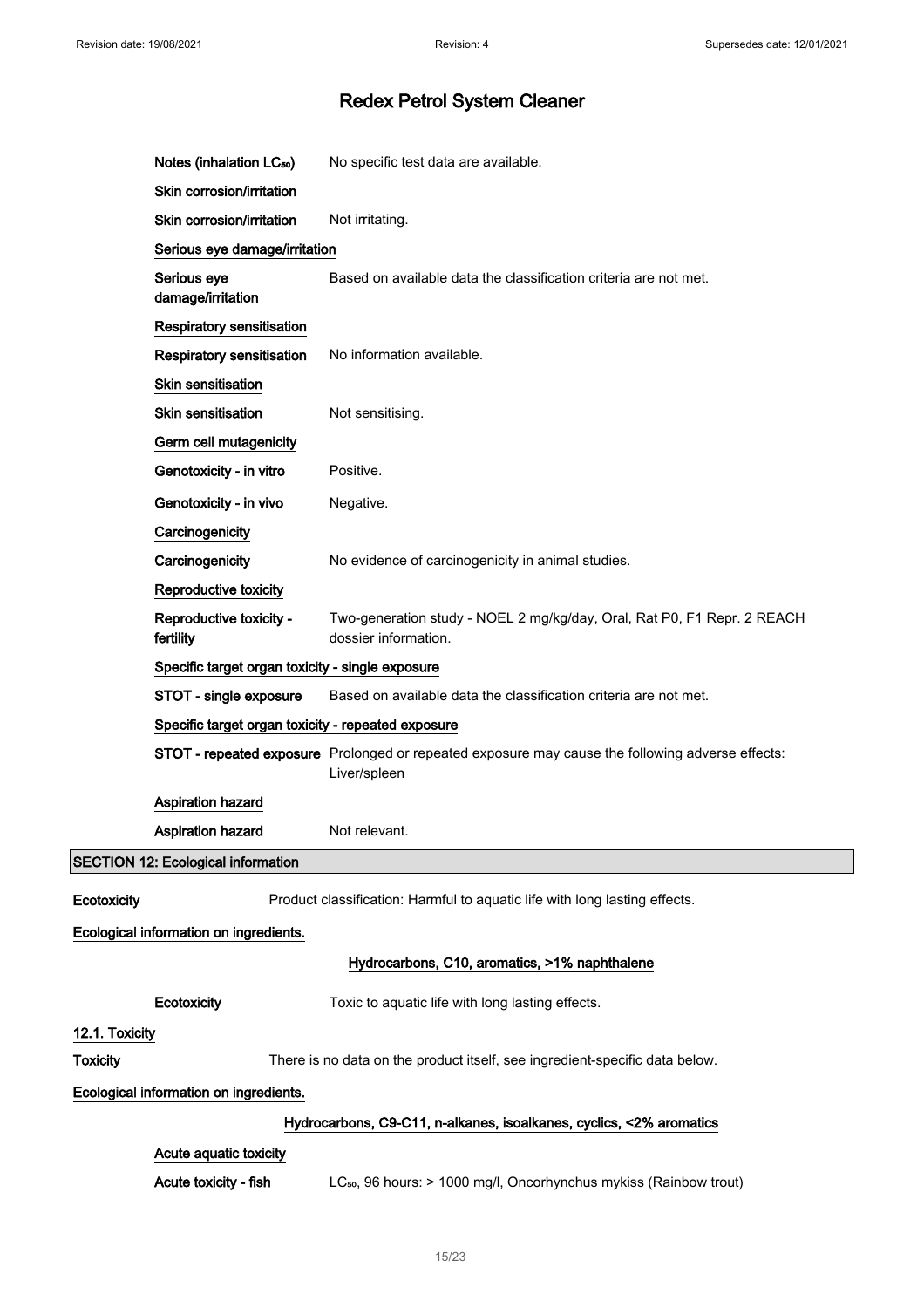| Acute toxicity - aquatic<br>invertebrates | EC <sub>50</sub> , 48 hours: > 1000 mg/l, Daphnia magna                   |
|-------------------------------------------|---------------------------------------------------------------------------|
| Acute toxicity - aquatic<br>plants        | IC <sub>50</sub> , 72 hours: > 1000 mg/l, Pseudokirchneriella subcapitata |
| Acute toxicity -<br>microorganisms        | EL50, 48 hours: 0.95 mg/l, Tetrahymena pyriformis, QSAR                   |

### Hydrocarbons, C11-C14, n-alkanes, isoalkanes, cyclics, < 2% aromatics

## Acute aquatic toxicity

| Acute toxicity - fish                     | LL <sub>50</sub> , 96 hours: > 1000 mg/l, Oncorhynchus mykiss (Rainbow trout)<br>LL0, 96 hours: 1000 mg/l, Oncorhynchus mykiss (Rainbow trout) |  |  |  |
|-------------------------------------------|------------------------------------------------------------------------------------------------------------------------------------------------|--|--|--|
| Acute toxicity - aquatic<br>invertebrates | LL <sub>50</sub> , 48 hours: > 1000 mg/l, Daphnia magna<br>LL0, 48 hours: 1000 mg/l, Daphnia magna                                             |  |  |  |
| Acute toxicity - aguatic<br>plants        | EL50, 72 hours: > 1000 mg/l, Pseudokirchneriella subcapitata<br>NOELR, 72 hours: 1000 mg/l, Pseudokirchneriella subcapitata                    |  |  |  |
| Acute toxicity -<br>microorganisms        | EL50, 48 hours: > 1000 mg/l, Tetrahymena pyriformis                                                                                            |  |  |  |
| Chronic aquatic toxicity                  |                                                                                                                                                |  |  |  |
| life stage                                | Chronic toxicity - fish early NOELR, 28 days: 0.173 mg/l, QSAR                                                                                 |  |  |  |
| Chronic toxicity - aquatic                | NOELR, 21 days: 1.22 mg/l, QSAR                                                                                                                |  |  |  |

invertebrates

### Hydrocarbons, C10, aromatics, >1% naphthalene

| Acute aguatic toxicity                      |                                                                        |
|---------------------------------------------|------------------------------------------------------------------------|
| Acute toxicity - fish                       | $LC_{50}$ , 96 hours: 2-5 mg/l, Oncorhynchus mykiss (Rainbow trout)    |
| Acute toxicity - aquatic<br>invertebrates   | EC <sub>50</sub> , 48 hours: 3-10 mg/l, Daphnia magna                  |
| Acute toxicity - aquatic<br>plants          | EC <sub>50</sub> , 72 hours: 1-3 mg/l, Pseudokirchneriella subcapitata |
| Chronic aquatic toxicity                    |                                                                        |
| life stage                                  | <b>Chronic toxicity - fish early</b> NOELR, 28 days: 0.487 mg/l, QSAR  |
| Chronic toxicity - aquatic<br>invertebrates | NOELR, 21 days: 0.851 mg/l, QSAR                                       |
|                                             | <b>NAPHTHALENE</b>                                                     |
| Acute aquatic toxicity                      |                                                                        |
| $LE(C)$ <sub>50</sub>                       | $0.1 < L(E)C50 \le 1$                                                  |

|  | M factor (Acute) |  |  |
|--|------------------|--|--|
|  |                  |  |  |

| Acute toxicity - fish |  |  |  | LC <sub>50</sub> , 96 hours: 1.6 mg/l, Oncorhynchus mykiss (Rainbow trout) |  |  |  |
|-----------------------|--|--|--|----------------------------------------------------------------------------|--|--|--|
|-----------------------|--|--|--|----------------------------------------------------------------------------|--|--|--|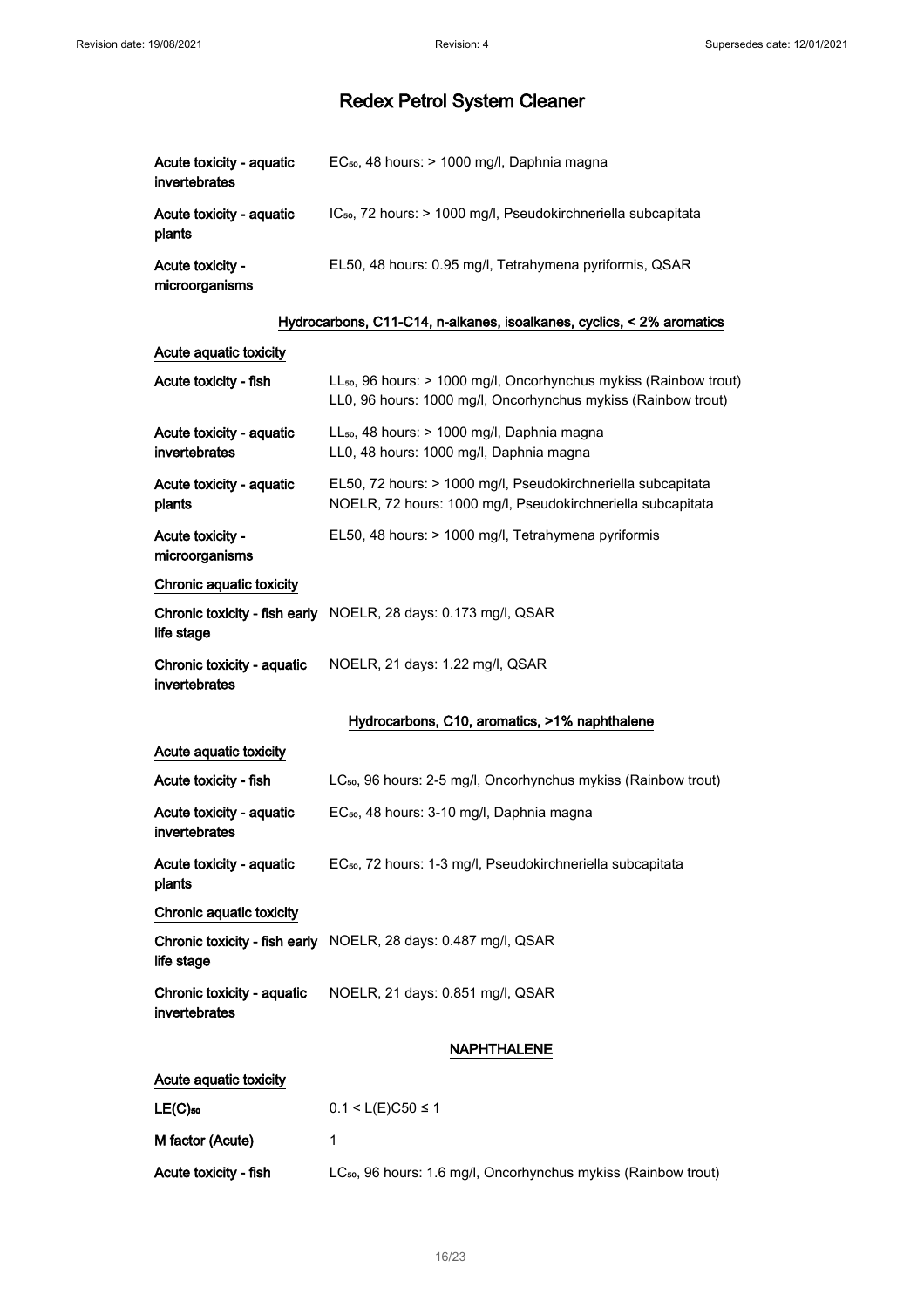| Acute toxicity - aguatic<br>invertebrates   | EC <sub>50</sub> , 48 hours: 1.96 mg/l, Daphnia magna<br>LC <sub>50</sub> , 48 hours: 2350 µg/l, Marinewater invertebrates, Palaemonetes pugio |  |  |  |
|---------------------------------------------|------------------------------------------------------------------------------------------------------------------------------------------------|--|--|--|
| Acute toxicity - aquatic<br>plants          | EC <sub>50</sub> , 4 hours: 2.96 mg/l, Selenastrum capricornutum                                                                               |  |  |  |
| Acute toxicity -<br>microorganisms          | IC <sub>50</sub> , 15 hours: 29 mg/l, Nitrosomonas sp.<br>NOEC, 15 hours: 10 mg/l, Nitrosomonas sp.                                            |  |  |  |
| Chronic aquatic toxicity                    |                                                                                                                                                |  |  |  |
| M factor (Chronic)                          | 1                                                                                                                                              |  |  |  |
| life stage                                  | <b>Chronic toxicity - fish early</b> NOEC, 40 days: 0.12 mg/l, Oncorhynchus kisutch (Coho salmon)                                              |  |  |  |
| Chronic toxicity - aquatic<br>invertebrates | NOEC, 125 days: 0.6 mg/l, Daphnia Pulex                                                                                                        |  |  |  |

### DISTILLATES (PETROLEUM), HYDROTREATED LIGHT NAPHTHENIC; BASEOIL - U

| Acute aquatic toxicity |  |  |
|------------------------|--|--|
|                        |  |  |

| Acute toxicity - fish                     | LC <sub>50</sub> , 96 hours: > 100 mg/l, Pimephales promelas (Fat-head Minnow)                                                                                                                        |
|-------------------------------------------|-------------------------------------------------------------------------------------------------------------------------------------------------------------------------------------------------------|
| Acute toxicity - aquatic<br>invertebrates | EL50, 48 hours: > 10000 mg/l, Daphnia magna<br>NOEL, 48 hours: >/= 1000 mg/l, Daphnia magna<br>$LL_{50}$ , 96 hours: $> 10000$ mg/l, Gammarus pulex<br>NOEL, 96 hours: >/= 10000 mg/l, Gammarus pulex |
| Acute toxicity - aquatic<br>plants        | NOEL, 72 hours: >/= 100 mg/l, Pseudokirchneriella subcapitata                                                                                                                                         |
| Acute toxicity -<br>microorganisms        | NOEL, 4 days: > 1.93 mg/l, Photobacterium phosphoreum luminescence inhibition<br>study<br>NOEL, 4 days: $> 2.17$ mg/l, Photobacterium phosphoreum luminescence inhibition<br>study                    |

### 2-Naphthalenol, 1-[[4 (phenylazo) phenyl]azo]-, ar-heptyl ar', ar" - methyl derivatives

| Acute aquatic toxicity   |                                  |
|--------------------------|----------------------------------|
| Acute toxicity - fish    | Not applicable.<br>Not relevant. |
| Acute toxicity - aquatic | Not applicable.                  |
| invertebrates            | Not relevant.                    |
| Acute toxicity - aquatic | Not applicable.                  |
| plants                   | Not relevant.                    |
| Acute toxicity -         | Not applicable.                  |
| microorganisms           | Not relevant.                    |

#### 12.2. Persistence and degradability

Persistence and degradability The product is biodegradable.

### Ecological information on ingredients.

### Hydrocarbons, C9-C11, n-alkanes, isoalkanes, cyclics, <2% aromatics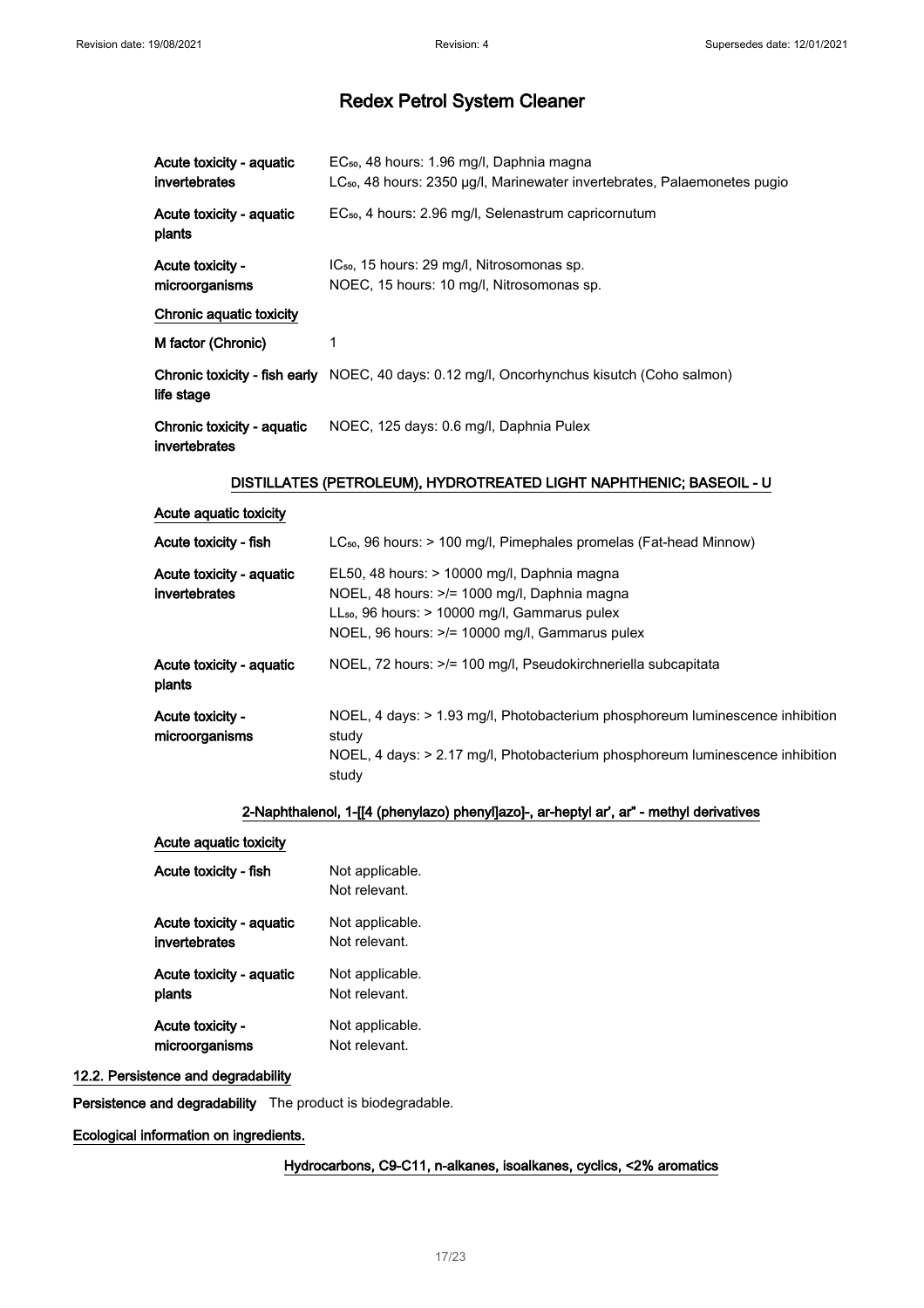|                                                                                         | Persistence and<br>degradability       | Rapidly degradable                                                                         |  |
|-----------------------------------------------------------------------------------------|----------------------------------------|--------------------------------------------------------------------------------------------|--|
|                                                                                         |                                        | Hydrocarbons, C11-C14, n-alkanes, isoalkanes, cyclics, < 2% aromatics                      |  |
|                                                                                         | Persistence and<br>degradability       | Rapidly degradable                                                                         |  |
|                                                                                         |                                        | Hydrocarbons, C10, aromatics, >1% naphthalene                                              |  |
|                                                                                         | Biodegradation                         | Inherently biodegradable.                                                                  |  |
|                                                                                         |                                        | <b>NAPHTHALENE</b>                                                                         |  |
|                                                                                         | Persistence and<br>degradability       | Rapidly degradable                                                                         |  |
|                                                                                         |                                        | DISTILLATES (PETROLEUM), HYDROTREATED LIGHT NAPHTHENIC; BASEOIL - U                        |  |
|                                                                                         | Persistence and<br>degradability       | The product is slowly degradable.                                                          |  |
|                                                                                         | Stability (hydrolysis)                 | Not applicable.<br>REACH dossier information.                                              |  |
|                                                                                         | Biodegradation                         | Inherently biodegradable.                                                                  |  |
| 2-Naphthalenol, 1-[[4 (phenylazo) phenyl]azo]-, ar-heptyl ar', ar" - methyl derivatives |                                        |                                                                                            |  |
|                                                                                         | Persistence and<br>degradability       | Not readily biodegradable. QSAR                                                            |  |
|                                                                                         | Stability (hydrolysis)                 | No specific test data are available.                                                       |  |
|                                                                                         | 12.3. Bioaccumulative potential        |                                                                                            |  |
| <b>Bioaccumulative potential</b>                                                        |                                        | The product is not bioaccumulating.                                                        |  |
|                                                                                         | Ecological information on ingredients. |                                                                                            |  |
|                                                                                         |                                        | Hydrocarbons, C9-C11, n-alkanes, isoalkanes, cyclics, <2% aromatics                        |  |
|                                                                                         | <b>Bioaccumulative potential</b>       | The product does not contain any substances expected to be bioaccumulating.                |  |
|                                                                                         |                                        | Hydrocarbons, C11-C14, n-alkanes, isoalkanes, cyclics, < 2% aromatics                      |  |
|                                                                                         | <b>Bioaccumulative potential</b>       | Bioaccumulation is unlikely.                                                               |  |
|                                                                                         | <b>Partition coefficient</b>           | Scientifically unjustified.                                                                |  |
| <b>NAPHTHALENE</b>                                                                      |                                        |                                                                                            |  |
|                                                                                         | <b>Bioaccumulative potential</b>       | Bioaccumulation is unlikely.                                                               |  |
|                                                                                         | <b>Partition coefficient</b>           | log Pow: 3.3 - 3.7                                                                         |  |
| 12.4. Mobility in soil                                                                  |                                        |                                                                                            |  |
| <b>Mobility</b>                                                                         | surfaces.                              | The product contains substances which are insoluble in water and which may spread on water |  |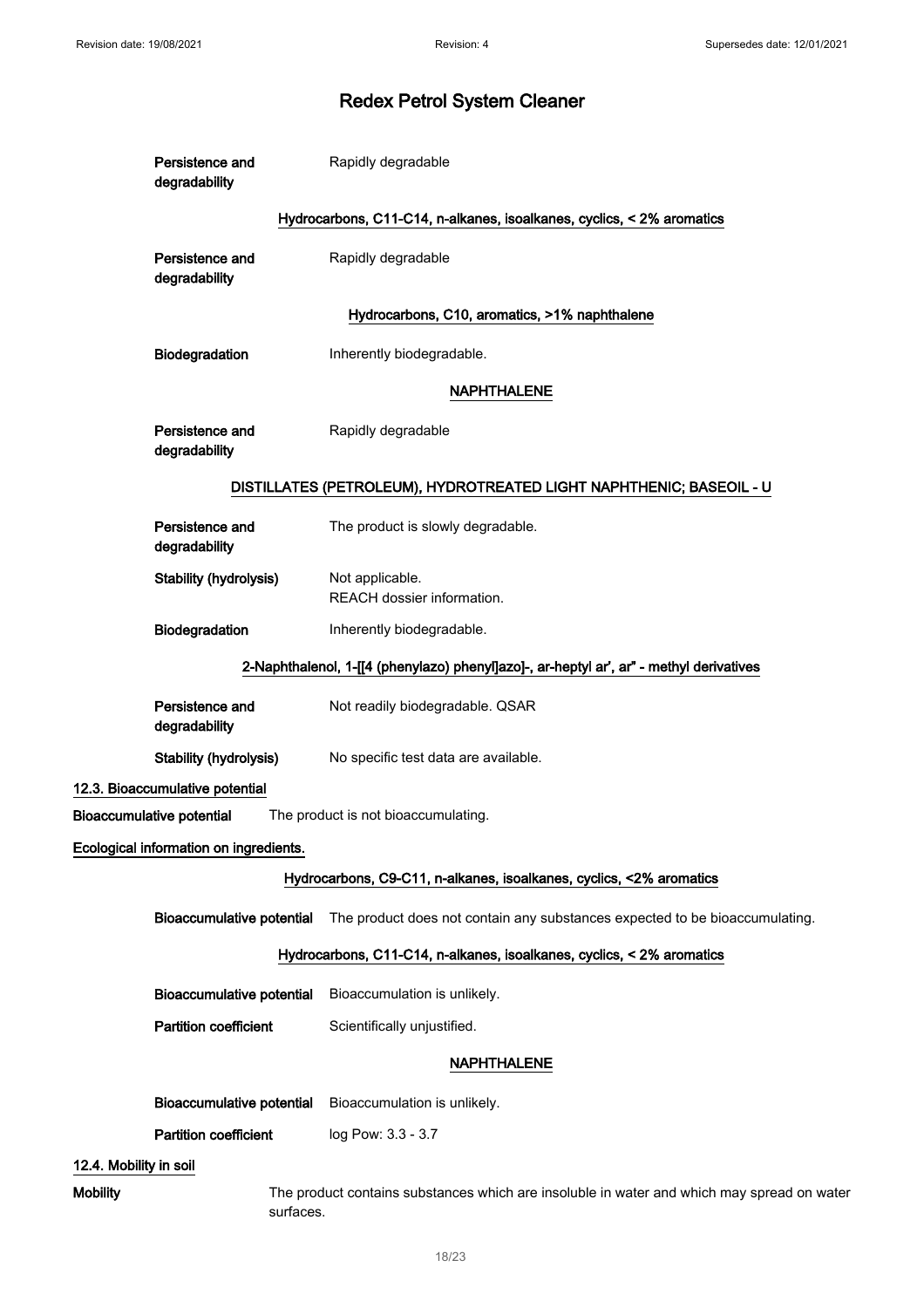#### Ecological information on ingredients.

#### NAPHTHALENE

| Adsorption/desorption | Koc 378 @ 20 deg C |
|-----------------------|--------------------|
| coefficient           |                    |

#### 2-Naphthalenol, 1-[[4 (phenylazo) phenyl]azo]-, ar-heptyl ar', ar" - methyl derivatives

Adsorption/desorption coefficient Log Koc 8.15 - 8.56 @ 20°C QSAR REACH dossier information.

#### 12.5. Results of PBT and vPvB assessment

Results of PBT and vPvB assessment This product does not contain any substances classified as PBT or vPvB.

#### Ecological information on ingredients.

#### Hydrocarbons, C9-C11, n-alkanes, isoalkanes, cyclics, <2% aromatics

Results of PBT and vPvB This substance is not classified as PBT or vPvB according to current EU criteria. assessment

#### Hydrocarbons, C11-C14, n-alkanes, isoalkanes, cyclics, < 2% aromatics

Results of PBT and vPvB This product does not contain any substances classified as PBT or vPvB. assessment

#### NAPHTHALENE

Results of PBT and vPvB This substance is not classified as PBT or vPvB according to current EU criteria. assessment

### DISTILLATES (PETROLEUM), HYDROTREATED LIGHT NAPHTHENIC; BASEOIL - U

Results of PBT and vPvB This substance is not classified as PBT or vPvB according to current EU criteria. assessment

#### 2-Naphthalenol, 1-[[4 (phenylazo) phenyl]azo]-, ar-heptyl ar', ar" - methyl derivatives

Results of PBT and vPvB This substance is not classified as PBT or vPvB according to current EU criteria. assessment

#### 12.6. Other adverse effects

#### Other adverse effects None known.

#### SECTION 13: Disposal considerations

#### 13.1. Waste treatment methods

Disposal methods Dispose of waste to licensed waste disposal site in accordance with the requirements of the local Waste Disposal Authority.

#### SECTION 14: Transport information

#### 14.1. UN number

| UN No. (ADR/RID) | 1993 |
|------------------|------|
| UN No. (IMDG)    | 1993 |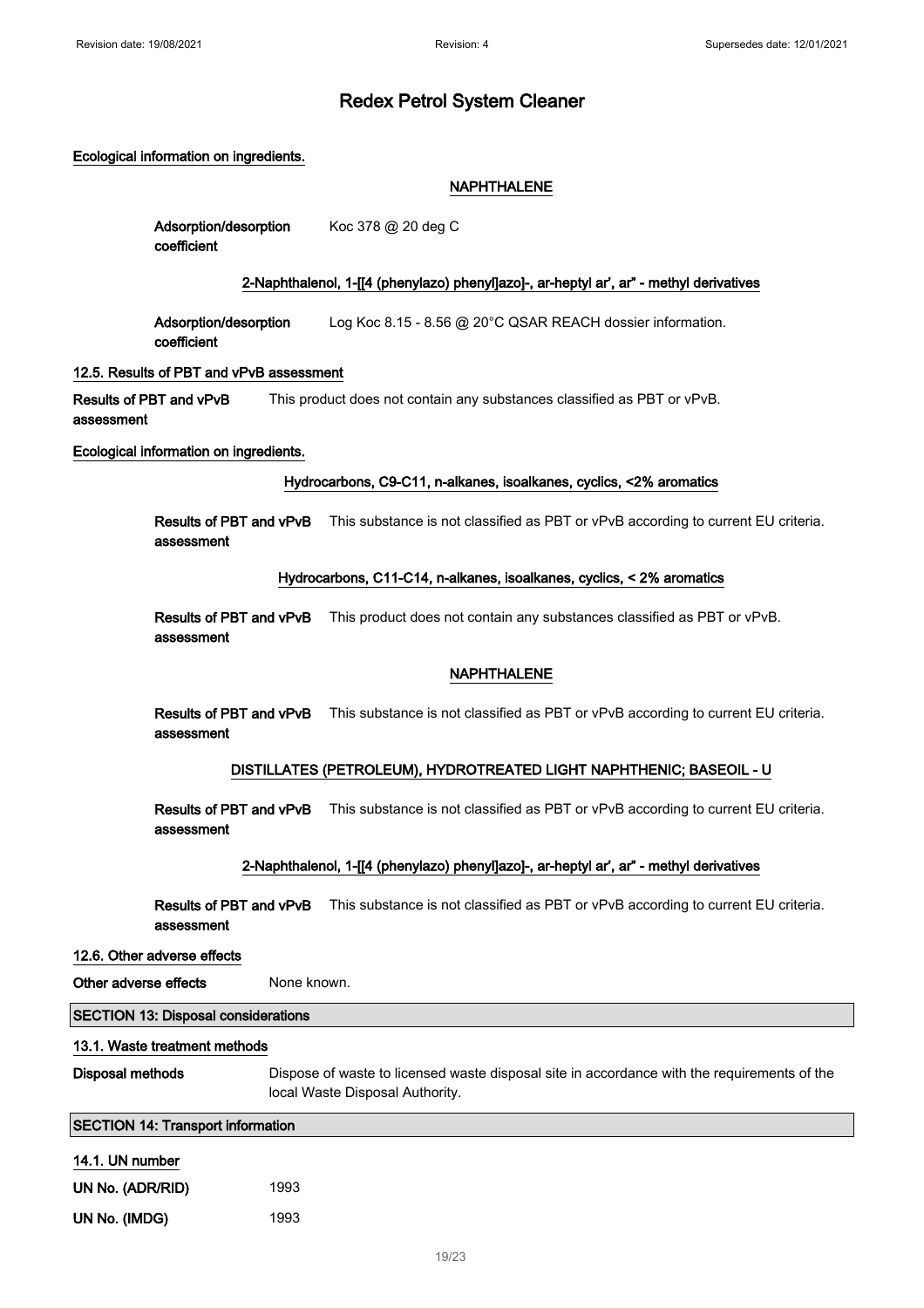| UN No. (ICAO)                                                            | 1993                                                                                                                                   |  |
|--------------------------------------------------------------------------|----------------------------------------------------------------------------------------------------------------------------------------|--|
| UN No. (ADN)                                                             | 1993                                                                                                                                   |  |
| 14.2. UN proper shipping name                                            |                                                                                                                                        |  |
| Proper shipping name<br>(ADR/RID)                                        | FLAMMABLE LIQUID, N.O.S. (CONTAINS Hydrocarbons, C9-C11, n-alkanes, isoalkanes,<br>cyclics, <2% aromatics)                             |  |
|                                                                          | Proper shipping name (IMDG) FLAMMABLE LIQUID, N.O.S. (CONTAINS Hydrocarbons, C9-C11, n-alkanes, isoalkanes,<br>cyclics, <2% aromatics) |  |
|                                                                          | Proper shipping name (ICAO) FLAMMABLE LIQUID, N.O.S. (CONTAINS Hydrocarbons, C9-C11, n-alkanes, isoalkanes,<br>cyclics, <2% aromatics) |  |
| Proper shipping name (ADN)                                               | FLAMMABLE LIQUID, N.O.S. (CONTAINS Hydrocarbons, C9-C11, n-alkanes, isoalkanes,<br>cyclics, <2% aromatics)                             |  |
| 14.3. Transport hazard class(es)                                         |                                                                                                                                        |  |
| <b>ADR/RID class</b>                                                     | 3                                                                                                                                      |  |
| <b>ADR/RID classification code</b>                                       | F <sub>1</sub>                                                                                                                         |  |
| <b>ADR/RID label</b>                                                     | 3                                                                                                                                      |  |
| <b>IMDG class</b>                                                        | 3                                                                                                                                      |  |
| ICAO class/division                                                      | 3                                                                                                                                      |  |
| <b>ADN</b> class                                                         | 3                                                                                                                                      |  |
| <b>Transport labels</b>                                                  |                                                                                                                                        |  |
| 14.4. Packing group                                                      |                                                                                                                                        |  |
| ADR/RID packing group                                                    | Ш                                                                                                                                      |  |
| <b>IMDG packing group</b>                                                | Ш                                                                                                                                      |  |
| ICAO packing group                                                       | Ш                                                                                                                                      |  |
| ADN packing group                                                        | Ш                                                                                                                                      |  |
| 14.5. Environmental hazards                                              |                                                                                                                                        |  |
| Environmentally hazardous substance/marine pollutant<br>No.              |                                                                                                                                        |  |
| 14.6. Special precautions for user                                       |                                                                                                                                        |  |
| <b>EmS</b>                                                               | $F-E$ , S-E                                                                                                                            |  |
| ADR transport category                                                   | 3                                                                                                                                      |  |
| <b>Emergency Action Code</b>                                             | $-3Y$                                                                                                                                  |  |
| <b>Hazard Identification Number</b><br>(ADR/RID)                         | 30                                                                                                                                     |  |
| <b>Tunnel restriction code</b>                                           | (D/E)                                                                                                                                  |  |
| 14.7. Transport in bulk according to Annex II of MARPOL and the IBC Code |                                                                                                                                        |  |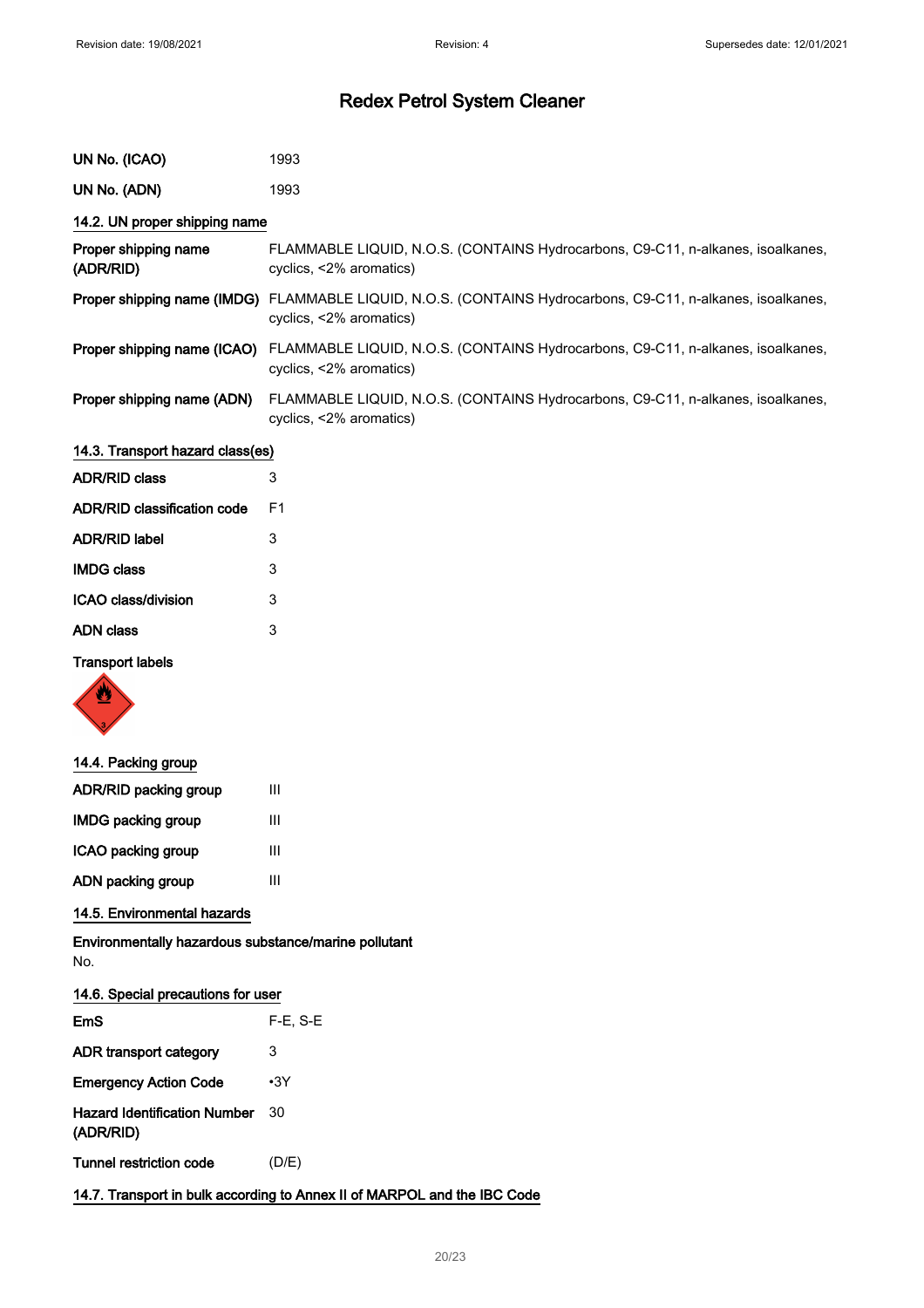### Transport in bulk according to Not applicable. Annex II of MARPOL 73/78 and the IBC Code

SECTION 15: Regulatory information

| 15.1. Safety, health and environmental regulations/legislation specific for the substance or mixture |                                                                                                                                                                                                                                                                                                                                                                                                                                                                      |  |  |
|------------------------------------------------------------------------------------------------------|----------------------------------------------------------------------------------------------------------------------------------------------------------------------------------------------------------------------------------------------------------------------------------------------------------------------------------------------------------------------------------------------------------------------------------------------------------------------|--|--|
| <b>National regulations</b>                                                                          | The Chemicals (Hazard Information and Packaging for Supply) Regulations 2009 (SI 2009<br>No. 716).                                                                                                                                                                                                                                                                                                                                                                   |  |  |
| EU legislation                                                                                       | Regulation (EC) No 1272/2008 of the European Parliament and of the Council of 16<br>December 2008 on classification, labelling and packaging of substances and mixtures (as<br>amended).<br>Regulation (EC) No 1907/2006 of the European Parliament and of the Council of 18<br>December 2006 concerning the Registration, Evaluation, Authorisation and Restriction of<br>Chemicals (REACH) (as amended).<br>Commission Regulation (EU) No 2015/830 of 28 May 2015. |  |  |
| <b>Authorisations (Annex XIV</b><br><b>Regulation 1907/2006)</b>                                     | No specific authorisations are known for this product.                                                                                                                                                                                                                                                                                                                                                                                                               |  |  |
| <b>Restrictions (Annex XVII</b><br><b>Regulation 1907/2006)</b>                                      | No specific restrictions on use are known for this product.                                                                                                                                                                                                                                                                                                                                                                                                          |  |  |
| 15.2. Chemical safety assessment                                                                     |                                                                                                                                                                                                                                                                                                                                                                                                                                                                      |  |  |

No chemical safety assessment has been carried out.

### SECTION 16: Other information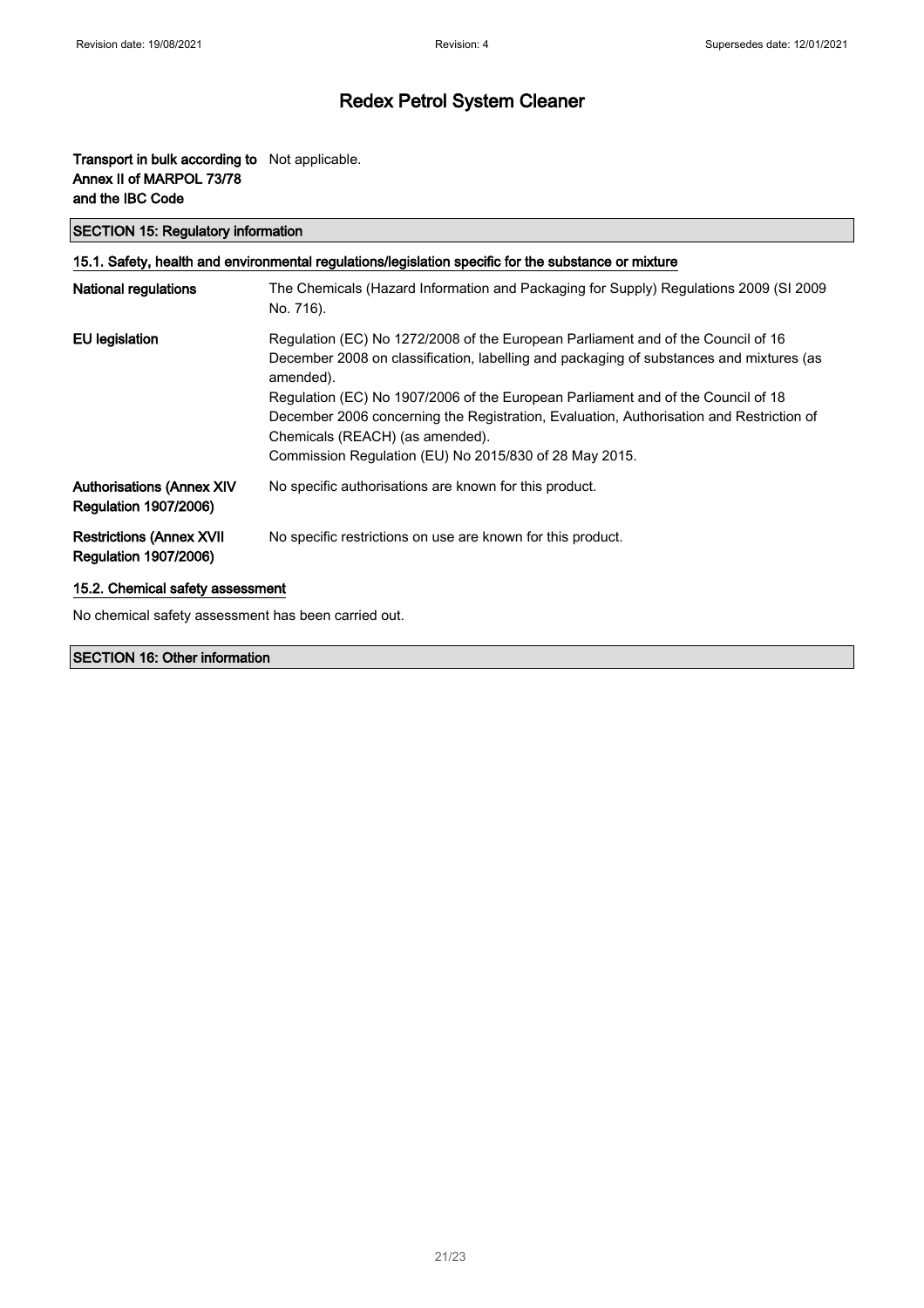| Abbreviations and acronyms<br>used in the safety data sheet                   | ADN: European Agreement concerning the International Carriage of Dangerous Goods by<br>Inland Waterways.<br>ADR: European Agreement concerning the International Carriage of Dangerous Goods by<br>Road.<br>ATE: Acute Toxicity Estimate.<br>BOD: Biochemical Oxygen Demand.<br>CAS: Chemical Abstracts Service.<br>DNEL: Derived No Effect Level.<br>EC <sub>50</sub> : 50% of maximal Effective Concentration.<br>GHS: Globally Harmonized System.<br>IARC: International Agency for Research on Cancer.<br>IATA: International Air Transport Association.<br>ICAO: Technical Instructions for the Safe Transport of Dangerous Goods by Air.<br>IMDG: International Maritime Dangerous Goods.<br>LC <sub>50</sub> : Lethal Concentration to 50 % of a test population.<br>LD <sub>50</sub> : Lethal Dose to 50% of a test population (Median Lethal Dose).<br>LOAEC: Lowest Observed Adverse Effect Concentration.<br>LOAEL: Lowest Observed Adverse Effect Level.<br>NOAEC: No Observed Adverse Effect Concentration.<br>NOAEL: No Observed Adverse Effect Level.<br>NOEC: No Observed Effect Concentration. |  |  |
|-------------------------------------------------------------------------------|-----------------------------------------------------------------------------------------------------------------------------------------------------------------------------------------------------------------------------------------------------------------------------------------------------------------------------------------------------------------------------------------------------------------------------------------------------------------------------------------------------------------------------------------------------------------------------------------------------------------------------------------------------------------------------------------------------------------------------------------------------------------------------------------------------------------------------------------------------------------------------------------------------------------------------------------------------------------------------------------------------------------------------------------------------------------------------------------------------------------|--|--|
|                                                                               |                                                                                                                                                                                                                                                                                                                                                                                                                                                                                                                                                                                                                                                                                                                                                                                                                                                                                                                                                                                                                                                                                                                 |  |  |
|                                                                               |                                                                                                                                                                                                                                                                                                                                                                                                                                                                                                                                                                                                                                                                                                                                                                                                                                                                                                                                                                                                                                                                                                                 |  |  |
|                                                                               |                                                                                                                                                                                                                                                                                                                                                                                                                                                                                                                                                                                                                                                                                                                                                                                                                                                                                                                                                                                                                                                                                                                 |  |  |
|                                                                               |                                                                                                                                                                                                                                                                                                                                                                                                                                                                                                                                                                                                                                                                                                                                                                                                                                                                                                                                                                                                                                                                                                                 |  |  |
|                                                                               | PBT: Persistent, Bioaccumulative and Toxic substance.                                                                                                                                                                                                                                                                                                                                                                                                                                                                                                                                                                                                                                                                                                                                                                                                                                                                                                                                                                                                                                                           |  |  |
|                                                                               | PNEC: Predicted No Effect Concentration.                                                                                                                                                                                                                                                                                                                                                                                                                                                                                                                                                                                                                                                                                                                                                                                                                                                                                                                                                                                                                                                                        |  |  |
|                                                                               | REACH: Registration, Evaluation, Authorisation and Restriction of Chemicals Regulation<br>(EC) No 1907/2006.                                                                                                                                                                                                                                                                                                                                                                                                                                                                                                                                                                                                                                                                                                                                                                                                                                                                                                                                                                                                    |  |  |
|                                                                               | RID: European Agreement concerning the International Carriage of Dangerous Goods by<br>Rail.                                                                                                                                                                                                                                                                                                                                                                                                                                                                                                                                                                                                                                                                                                                                                                                                                                                                                                                                                                                                                    |  |  |
|                                                                               | SVHC: Substances of Very High Concern.                                                                                                                                                                                                                                                                                                                                                                                                                                                                                                                                                                                                                                                                                                                                                                                                                                                                                                                                                                                                                                                                          |  |  |
|                                                                               | UVCB - Unknown or variable composition, complex reaction products or Biological materials.<br>vPvB: Very Persistent and Very Bioaccumulative.                                                                                                                                                                                                                                                                                                                                                                                                                                                                                                                                                                                                                                                                                                                                                                                                                                                                                                                                                                   |  |  |
| <b>Classification procedures</b><br>according to Regulation (EC)<br>1272/2008 | Flam. Liq. 3 - H226: On basis of test data. STOT SE 3 - H336: Calculation method. Asp. Tox.<br>1 - H304: Calculation method. Aquatic Chronic 3 - H412: Calculation method.                                                                                                                                                                                                                                                                                                                                                                                                                                                                                                                                                                                                                                                                                                                                                                                                                                                                                                                                      |  |  |
| <b>Training advice</b>                                                        | Chemical hazard awareness training, including labelling, Safety Data Sheets, Personal<br>Protective Equipment (PPE) and hygiene as relevant for the target audience.                                                                                                                                                                                                                                                                                                                                                                                                                                                                                                                                                                                                                                                                                                                                                                                                                                                                                                                                            |  |  |
| <b>Issued by</b>                                                              | <b>Regulatory Specialist</b>                                                                                                                                                                                                                                                                                                                                                                                                                                                                                                                                                                                                                                                                                                                                                                                                                                                                                                                                                                                                                                                                                    |  |  |
| <b>Revision date</b>                                                          | 19/08/2021                                                                                                                                                                                                                                                                                                                                                                                                                                                                                                                                                                                                                                                                                                                                                                                                                                                                                                                                                                                                                                                                                                      |  |  |
| Revision                                                                      | 4                                                                                                                                                                                                                                                                                                                                                                                                                                                                                                                                                                                                                                                                                                                                                                                                                                                                                                                                                                                                                                                                                                               |  |  |
| Supersedes date                                                               | 12/01/2021                                                                                                                                                                                                                                                                                                                                                                                                                                                                                                                                                                                                                                                                                                                                                                                                                                                                                                                                                                                                                                                                                                      |  |  |
| <b>SDS number</b>                                                             | 21093                                                                                                                                                                                                                                                                                                                                                                                                                                                                                                                                                                                                                                                                                                                                                                                                                                                                                                                                                                                                                                                                                                           |  |  |